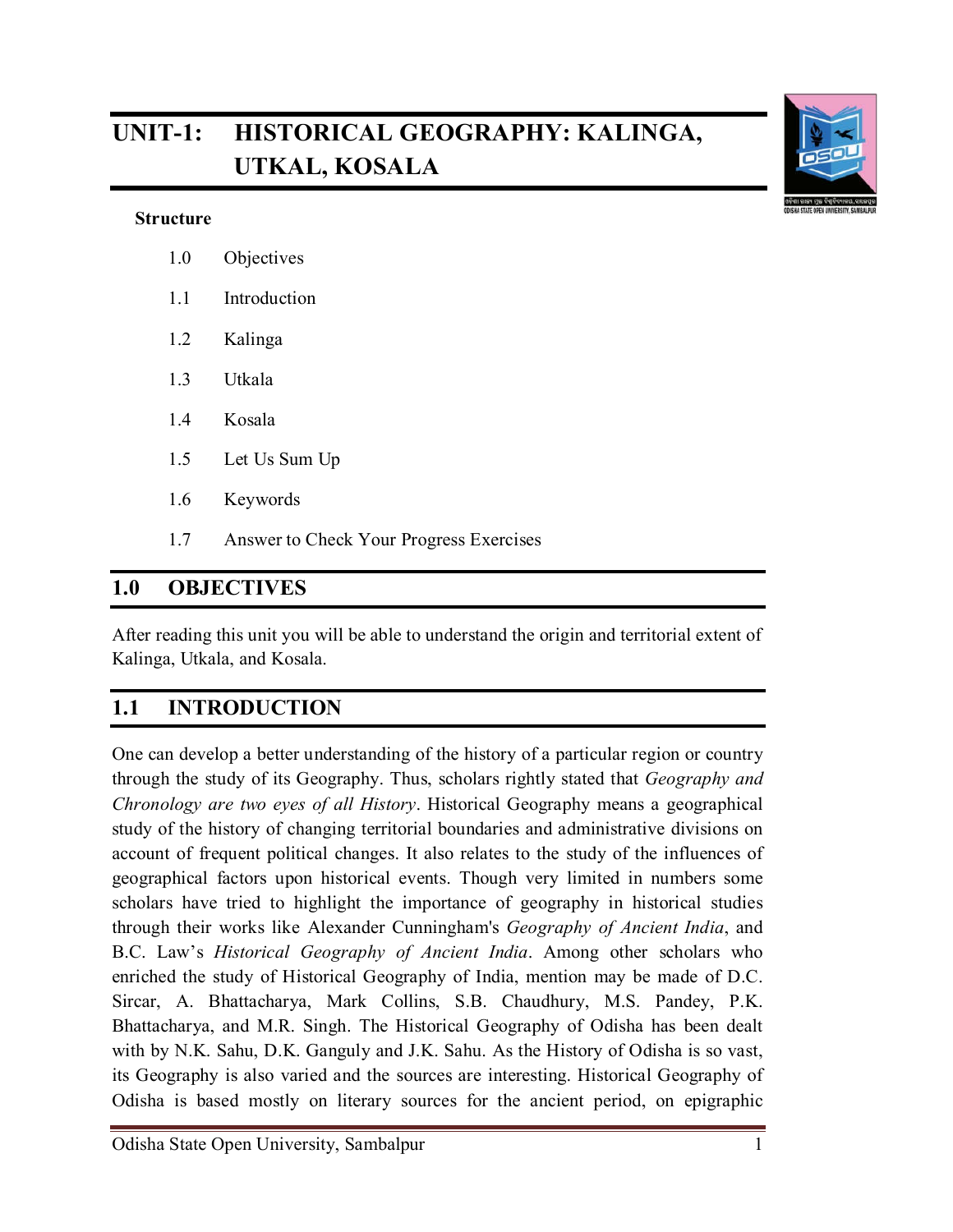records for medieval times, and on archival materials for modern study. Some people today are confused while using the term Kalinga or Utkala for the entire Odisha. A detailed study of Historical Geography by scholars justifies the name of Odisha and shows that the claims for Kalinga or Utkala are unhistorical. J.K. Sahu in his book *Historical Geography of Odisha* has discussed in detail all the nomenclatures but in this unit, we will discuss only three names *i.e.* Kalinga, Utkala, and Kosala, along with their origin and territorial extend throughout the ages.



### **1.2 KALINGA**

Originally, Kalinga was a small state in between the river Rishikulya and the Godavari. But its power was felt far and wide and its empire sometimes covered almost the whole of traditional Odisha. During  $4<sup>th</sup>/3<sup>rd</sup>$  century BCE it was developed into a powerful empire that had challenged the mighty Magadha and also played an important role in the history of Odisha through ages. Many sacred, as well as secular texts of ancient India, have preserved valuable information about the Kalinga country and its people.

#### **Origin**

There are different theories relating to the origin of Kalinga that are discussed below.

Literary sources like Vayu Purana and Harivamsa Purana (Jaina text) present an interesting account of the origin of the kingdom of Kalinga. It is mentioned in these texts that king Bali (a descendant of Pururavas Aila) was blessed with five sons. As king Bali was childless he requested his wife Sudeshna, who in union with rishi Dirghatamas give birth to these five sons named as Anga, Vanga, Kalinga. Pundra and Sumha. After Bali, his sons were ruled over his kingdom and the territories they obtained came to be known after their names. Thus, the region Kalinga was named after its King.

Secondly, the Kalingas as a people or a tribe is mentioned in early Buddhist, Jaina, and Brahmanical literature. The Buddhist chronicles like *Digha Nikaya*, *Mahavastu*, and several *Jatakas* are referred the Kalinga tribe and their capital city Dantapura. Similarly, the Jaina text *Jaina Upanga Prajnapana* groups the Kalingas into a class of the Eastern Aryans. However, the exclusion of Kalinga in the list of sixteen Mahajanapadas during the sixth century BCE may be mysterious. Apart from the above, Kalingas are also mentioned in different Puranas along with other contemporary people like Kalingas are mentioned along with the Vanavasikas, the Musikas, the Maharastras, the Kumaras, and the Mahisakas in *Matsya* and *Vâyu Puranas*. In the *Harivamsa* they are found to be associated with the Pundras. The *Márkandeya Purana* mentions the Kalingas along with the Kuntalas, Vidarbhas,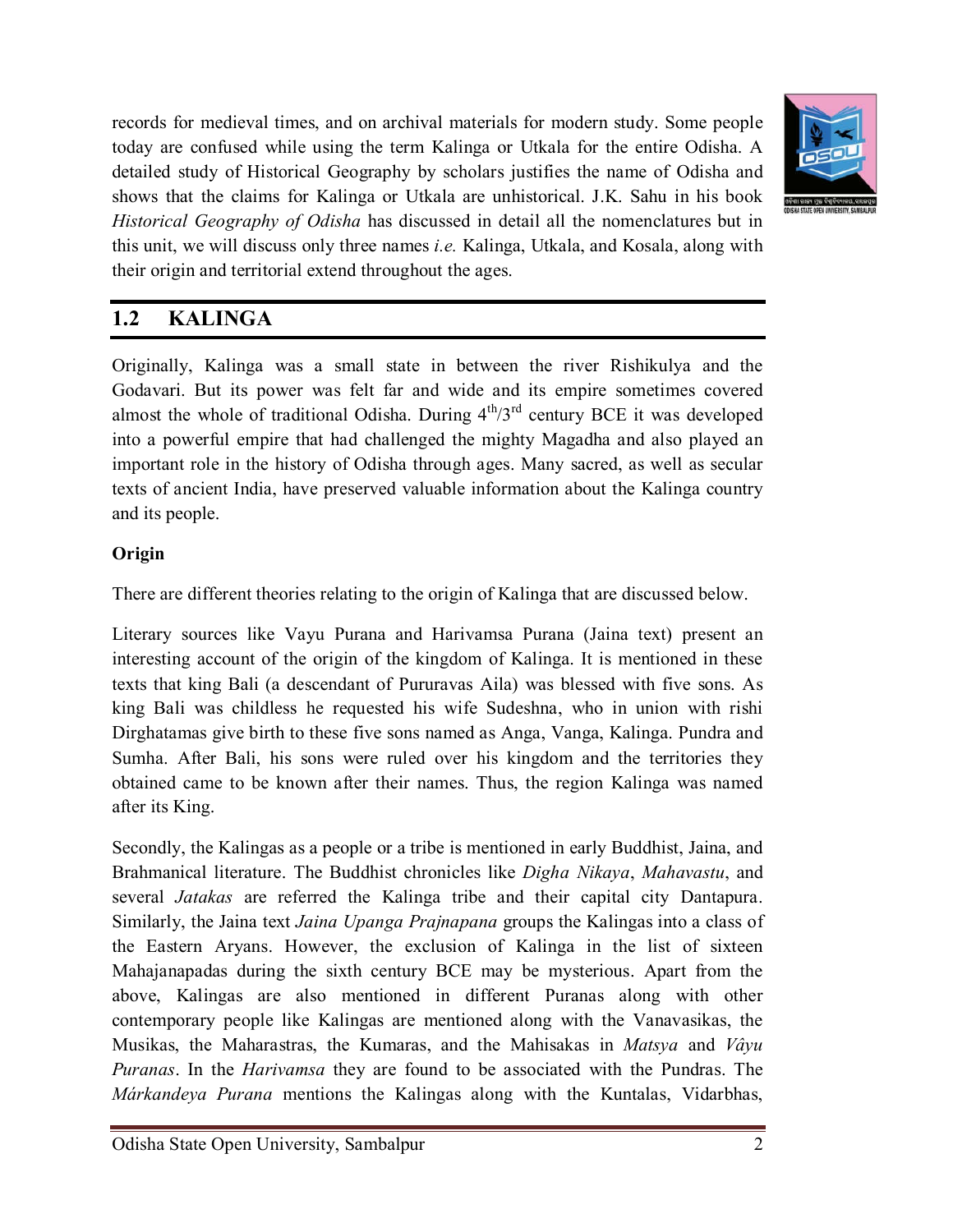Abhiras, and Pulindas. In *Padma Purana* they are mentioned with the Bodhas, the Madras, the Kukuras and the Dasarnas and also with the Kiratas, the Drosakas, the Karabhañjakas, and the Tomaras.



The Kalingas are also found mentioned in Arthasastra of Kautilya, Astadhyayi of Panini, and also referred by the foreigners like Pliny and Ptolemy. Pliny particularly mentioned the Kalinga tribe and their capital at Parthalis. From all these references it reveals that the Kalingas were an ancient tribe having a well-developed society and an independent kingdom that was named after them.

According to *Baudhayana Dharmasutra*, the Kalingas were *mleccha* people (Non-Aryans) and considered as the non-Aryan class. Even the text states that whosoever will visit the Kalinga country has to perform Vedic rituals for purifications like *Sarvaprusti* sacrifice and *Vaisvanariya Isti*. However, in other ancient works like the *Mahabharata* and *Jaina Upanga Prajnapana*, the Kalingas were treated as Aryans. Probably, during the early days, only a section of the people of Kalinga was Aryanised and a majority of the populations remain tribal by faith, because of this in *Baudhayana Dharmasutra* the country was considered as *mleccha*.

#### **The extent of Kalinga through the Ages**

The political boundary of Kalinga was changed with the rise and fall of different ruling dynasties. Initially, Kalinga was a small state in between the river Rishikulya and the Godavari. But its power was felt far and wide and its empire under Kharavela covered almost the whole of traditional Odisha.

Lomasa Rishi said to Yudhisthira in the Vana Parva (Tirtha-yatra section) of the Mahabharat by standing on the mouth of Ganges that "*This is the territory of the Kalingas where flows the river Vaitarani*". This suggests that during the Mahabharat time river Ganges was the northern boundary of Kalinga. Even the work of Megasthenes also refers that the river Ganges was the northern boundary of Kalinga (*Gangaridum Calingarum Regia*). Pliny provides a better picture of Kalihga territory with three distinct divisions namely *Gangarides Calingae*, *Macco Calingae*, and *Calingae,* having only one capital at Parthalis. A critical study of four *Puranas* (*Matsya, Kurma, Vayu,* and *Skanda*) suggests that Kalinga was originally a country in Dakshina Patha and Amarkantak region was its western boundary. Based on the above sources we may conclude that Kalinga in its flourishing days extended from the Ganges in the north to the Godavari in the south and from the Bay of Bengal in the east to the Amarkantak hill in the west. But this boundary was not fixed and changed from time to time with the rise and fall of different ruling dynasties as discussed below.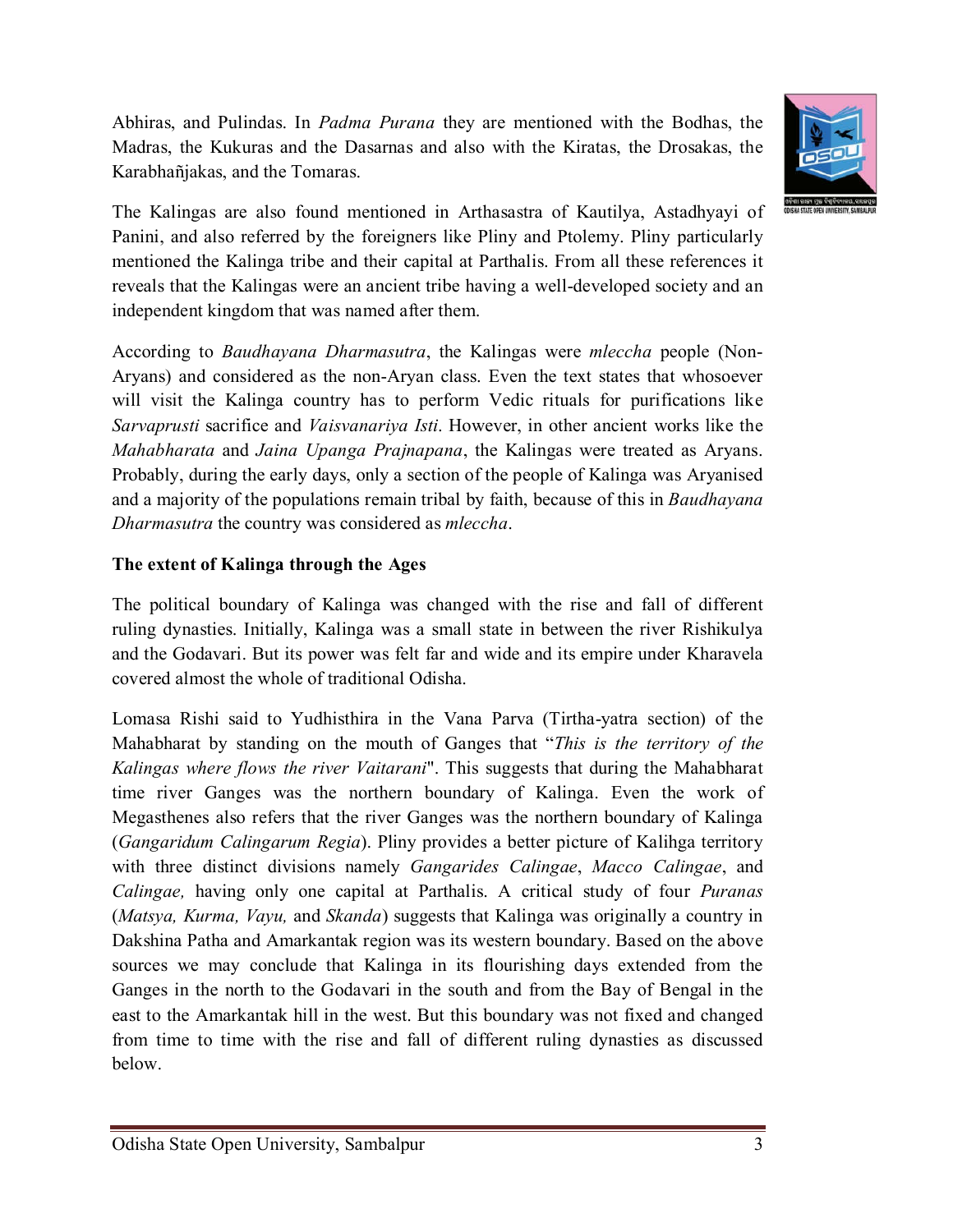Although, from the literary sources it is known that from the end of the Bharata war up to the foundation of the Nanda rule thirty-two Kshetriya kings were ruled over Kalinga no detailed account is available about their reign. The Hathigumpha inscription reveals that Kalinga was conquered by a Nanda king identified with Mahapadmananda of Magadha, who flourished in the middle of the fourth century BCE. The work of Meghasthenese and Pliny indicates that Kalinga had extended from the Ganges to the Godavari in 261 BCE when Ashoka conquered it. As per the scholars out of the three divisions of Pliny, during the Mauryan empire, *Gangarides Calingae* was directly ruled by Magadha whereas *Macco Calingae* and *Calingae* were controlled from provincial headquarters, Tosali and Samapa respectively. The history of Kalinga during Sunga period is not known from any sources but perhaps Kalinga was not so powerful to fight back against the military rule of Sungas. This indicates that Kalinga was subordinate to the Sungas and probably to the Kanvas also.

However, the mid-first century BCE was given a new life to the Kalinga people with the accession of the third Mahameghavahana ruler *Sri* Kharavela. Under his rule Kalinga kingdom was flourished to a new height and Kharavela had achieved a series of brilliant victories and spreading his influence from the North-Western part of India to the far South. But he did not annex any land of other countries and Kalinga under him was confined to its traditional boundaries from the Ganges to the Godavari. After Kharavela due to weak successors again the Kalinga kingdom was confined to the southern-Odisha and northern Andhra Pradesh, for the next 3-4 centuries nothing is known about it activities. Even in the Allahabad Pillar inscription of Samudragupta, no such information has been given about Kalinga. It was during the rule of Umavarman (the second Mathara king) who first used the title *Kalingadhipati* in his Vrihatprostha Grant in the second half of the fourth century CE which was subsequently used by all his successors. After the decline of Matharas, Vasisthas occupied the Kalinga which was confined to the southern Odisha and northern Andhra Pradesh with the Godavari as its southern boundary, and they assumed the title *Kalingadhipati*.

The Ganga general of the Vakataka ruler Harisena, Indravarman became the in-charge of the Bastar-Koraput region and used the epithet *Trikalingadhipati*. But it was Hastivarman, the third ruler of Eastern Gangas who extended his territory up to Mount Mahendra and used the title *Kalingadhipati*. Due to internal disturbances for some time Gangas were divided into five branches and were fighting with each other.

But with the coming of Vajrahasta-V in 1038 CE, Kalinga was again united and its glory was retrieved. Vajrahasta-V conquered the Somavamsis and extended Kalinga as far as the Chilika. He also conquered the Bastar-Koraput region and assumed the title of *Trikalingadhipati*. Chodagangadeva was responsible for the establishment of an empire extending from the Ganges to the Godavari with his capital at Kalinganagari (Mukhalingam near Srikakulam). Kalinga, under the Suryavamsi Gajapati kings was

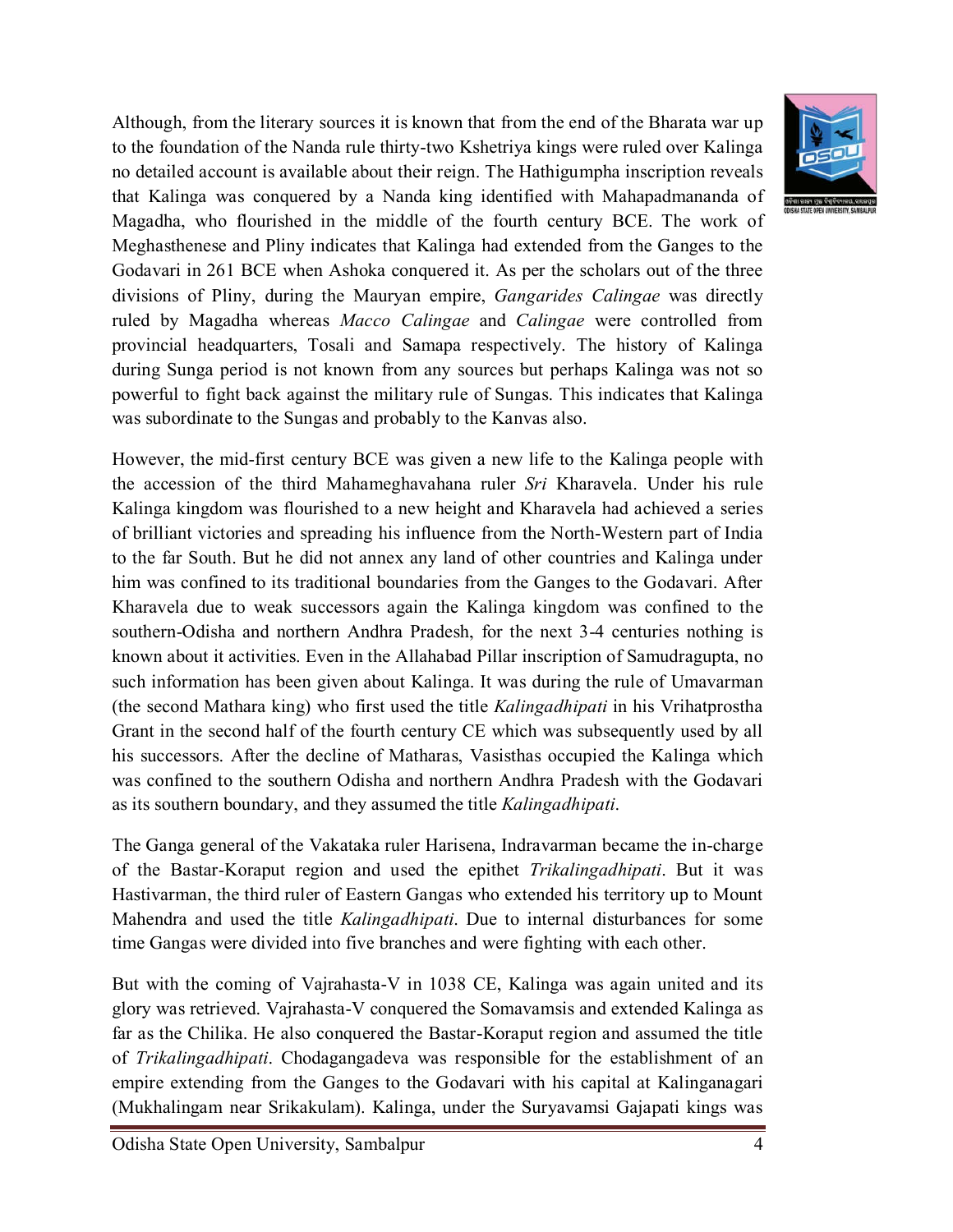treated as a *Dandapata*, a fiscal division under a governor named *Pariksa* or *Danda Pariksa*. Since 1571 , Kalinga Dandapta and Rajmahendri Sarkar had been merged with Golkonda under the Qutb Sahis. The glorious Kalinga empire was thus brought to an ignoble end.



A major part of ancient Kalinga is now included in the present Andhra Pradesh and a small part is left in the newly-formed Gajapati district of Odisha. Even the capital city Kalinganagara is now located on the bank of the Vamsadhara in Srikakulam district of Andhra Pradesh. Kalinga was, in fact, a south Indian power. It is, therefore, not surprising that some early Puranas like *Markandeya, Brahmanda*, and *Vamana* locate Kalinga in Dakshina-Patha (Southern India).

### **1.3 UTKALA**

### **Origin**

According to Puranic theory, Ila-Sudyumna, the eldest among the ten sons of Manu, had been cursed by Uma (the consort of Lord Siva), as a result of which he became a man and a woman alternately. As a female, she was Ila and became the mother of Pururavas Aila (the ancestor of king Bali) whereas as a male he was Sudyumna and became the father of three sons named Utkala,Vinitasva, and Gaya. Sudyumna divided his kingdom which he received from Manu among his sons, and the region ruled by prince Utkala became known after his name as Utkala.

On the other hand, scholars argued that the Puranic account about the origin of Utkala is based on myths and seems to have been fabricated to give an Aryan color to a tribal people known as the Utkalas who have been mentioned in several works of ancient Indian literature. In the epics *e.g.* the Ramayana and the Mahabharata, Utkala is referred along with Mekala, Kalinga, Andhra, Dasarna and others. Other Brahmanical literature like *Matsya*, *Vayu*, *Markandeya* and *Vamana Puranas*, Utkalas have been mentioned along with other indigenous groups. In the *Vayu*. *Matsya* and *Brahmanda Puranas*, the Utkalas are also described as a Vindhyan tribe, the people residing at the foot of the Vindhyas (Vindhya *Prsthanivasinah*).

The Buddhist text *Khuddaka Nikaya* refers to the Utkalas along with the Mekalas. The Maha-Chattarisaka Sutta of the Majihima Nikaya mentions Vassa and Bhanna as two tribes of the Ukkala People. The Lalitavistara and Mahavastu mentioned Utkala, the territory of the merchants Tapassu and Bhallika. In this process, S.M. Ali in his *Geography of the Puranas* grouped the Utkalas with those people who belonged to a fairly well-developed society and formed independent States. This indicates that the Utkalas was originally a non-Aryan tribe and their main profession was cultivation and had also trade relations with other parts of India.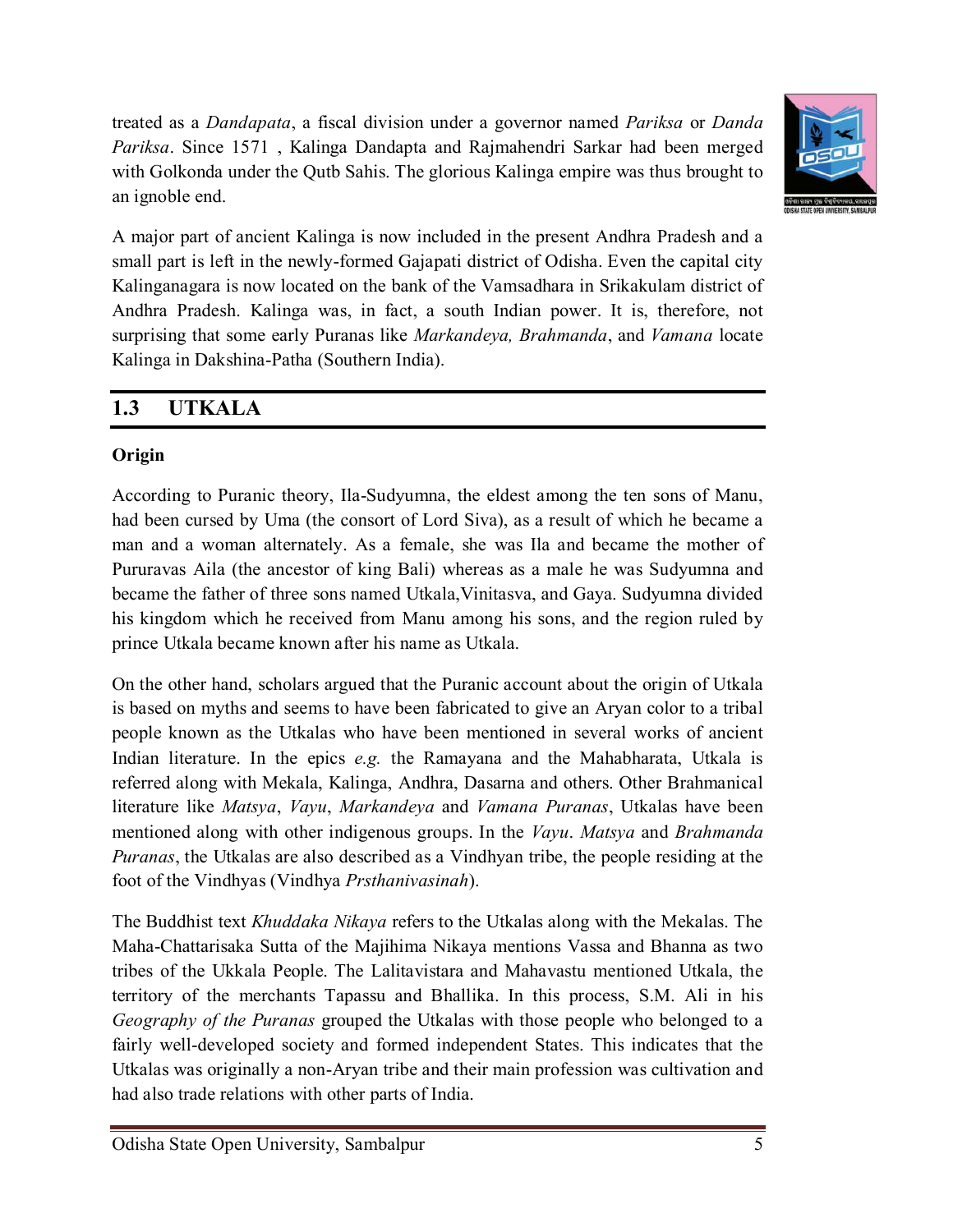#### **Extent of Utkala**



While we find evidence regarding the existence of Utkala during six century BCE, no such literary references have been found for this country in a few subsequent centuries. It was only during the Gupta period that the expression *Sumhotkala* was used in *Matsya* Purana, indicating the alliance between Sumha and Utkala countries. Kalidas also referred Sumha, Vanga, and Utkala along with Kalinga respectively, in his *Raghuvamsa.* From his work, we can draw the inference that probably Sumha, Vanga, and Utkala were parts of Gupta Empire and located between Vanga and Kalinga. The text mentions that after the victory over Vanga, raja Raghu (Samudragupta) was crossed the river Kapisa and landed in Utkala, so the northern extent of Utkala during Gupta period was up to river Kapisa. On the other hand, the Matharas were ruling over Kalinga during this time and their empire was spread from Rishikulya in the north to the Krishna in the south. So, the extension of Utkala in Gupta Empire was from the river Kapisa in the north to the river Rishikulya in the south.

During Sasankadeva, Utkala's country became under his suzerainty and after his death annexed to the empire of Harsa. In the Adhabar copper plate charter Tivaradeva-Panduvamsi king was mentioned as the Lord of Kosala and Utkala by his son Nannaraja whereas Nannaraja speaks himself as the Lord of Kosala only. This suggests that during the time of Nannaraja perhaps Utkala was lost by him to the Bhaumakaras, who describe themselves as *Utkala-kula*, and merged the Utkala country with Tosali. When the Somavarmsis conquered Tosali in the middle of tenth century CE, they reorganized the newly occupied territory and named Uttar Tosali as Utkala whereas Dakshina Tosali was merged with Kongoda. With the growing power of Eastern Gangas Kangoda was lost by Somavamsis and they consolidated Utkala and Kosala country. Utkala was under the Somavarmsis till Karnradeva whereas in the meanwhile Kosala was lost to the Telugu-Chodas and the Kalacuris. The Somavamsis had struggled hard to maintain their power on Utkala but Chodagangadeva occupied Utkala sometimes before 1108 CE as mentioned in his Mukhalingam copper plate grant (dated 1030 *Saka Era*). After this Utkala became an integral part of the empire of the Imperial Gangas and subsequently of the Suryavamsi Gajapatis and lost its identity forever.

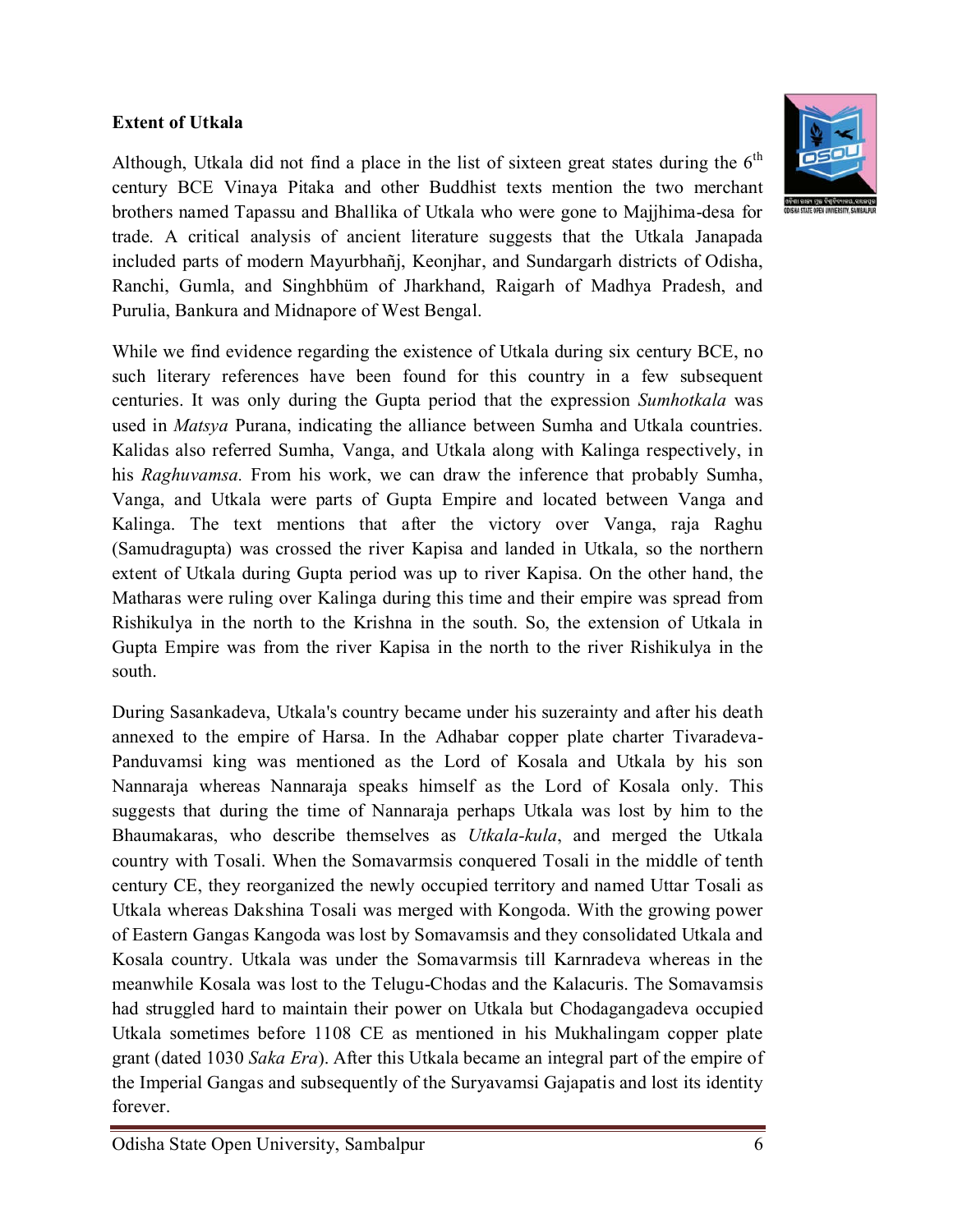# **1.4 KOSALA**



Kosala or more popularly known as South Kosala was a geographical unit that consisted of Raipur and Bilaspur districts of Chhattisgarh and erstwhile Sambalpur and Bolangir districts of Odisha in ancient times. However, initially, only Chhattisgarh has represented the region of South Kosala, and western parts of Odisha became added at a later date, probably  $9<sup>th</sup>$  century or even in a later period (with the coming of the Somavamsis). Like Kalinga and Utkala no such Puranic theory has been given about Kosala and the earliest reference is found in the Parisistha of Atharvaveda. Moreover, the Epics and Puranas also throw light on the early history of Kosala kingdom. As per *Ramayana*, after Ram, his territory was divided between his two sons Lava and Kusha. While Lava ruled over North Kosala with Sravasti as his capital, Kusha got the southern part and established a new capital known as Kusavati or Kusasthalipura. Although the mention of *Uttara* Kosala is found in many early texts southern part was always called as the Kosala only. Kosala is also mentioned in the *Vana Parva* of the *Mahabharata*. In subsequent periods scholars for their suitability used the term Dakshina/South Kosala. Even in various Buddhist texts, we found the descriptions about Kosala. *Anguttara Nikaya* included Kosala among the sixteen great states. During Gupta rule, Samudragupta defeated Mahendra the ruler of Kosala in Dakshinapatha.

Inscriptional evidence recovered from the above-said regions known as South Kosala has mentioned the rulers in these inscriptions as lords of Kosala e.g. *Kosaladhisha*, *Kosaladhipati*, *Kosalanarendra*, etc. As per the Chinese traveler Xuanzang (Hiuen Tsang) during the mid- $7<sup>th</sup>$  century the boundary of the Kosala kingdom was extended about 6,000 *li* in circuit (81,000 square miles in area). Since the early eighth century CE, Panduvamsis and subsequently their successors Somavamsis were ruled over South Kosala. However, to avoid the repeated war with the Kalachuris the Somavamsis in the mid-ninth century CE were bound to transfer their political headquarters to the eastern region and enter into the western part of Odisha. We find a number of place names as their capitals like Murasimakataka, Aramakataka, Vinitapura, Yayatinagara, etc. In the mid-eleventh century CE, the Somavamsi king Yajati-II merged both Kosala and Utkala, and set up two different capitals took after the administrative affairs *e.g.* Suvarnapura became the capital of Kosala and Yajatinagar in Jajpur as the capital of Utkala. In course of time when the Somavamsi power became weak sometime in the latter part of the eleventh century CE, Kosala was occupied by the Telugu Chodas, followed by Kalachuris and the Gangas respectively. At last, the Chauhans were ruled over the region initially from Patnagarh and subsequently from Sambalpur. They had their dominance over 18 states, out of which 10 are now in Odisha and 8 are in Chhattisgarh. Chauhans were considered the last ruling dynasty over South Kosala.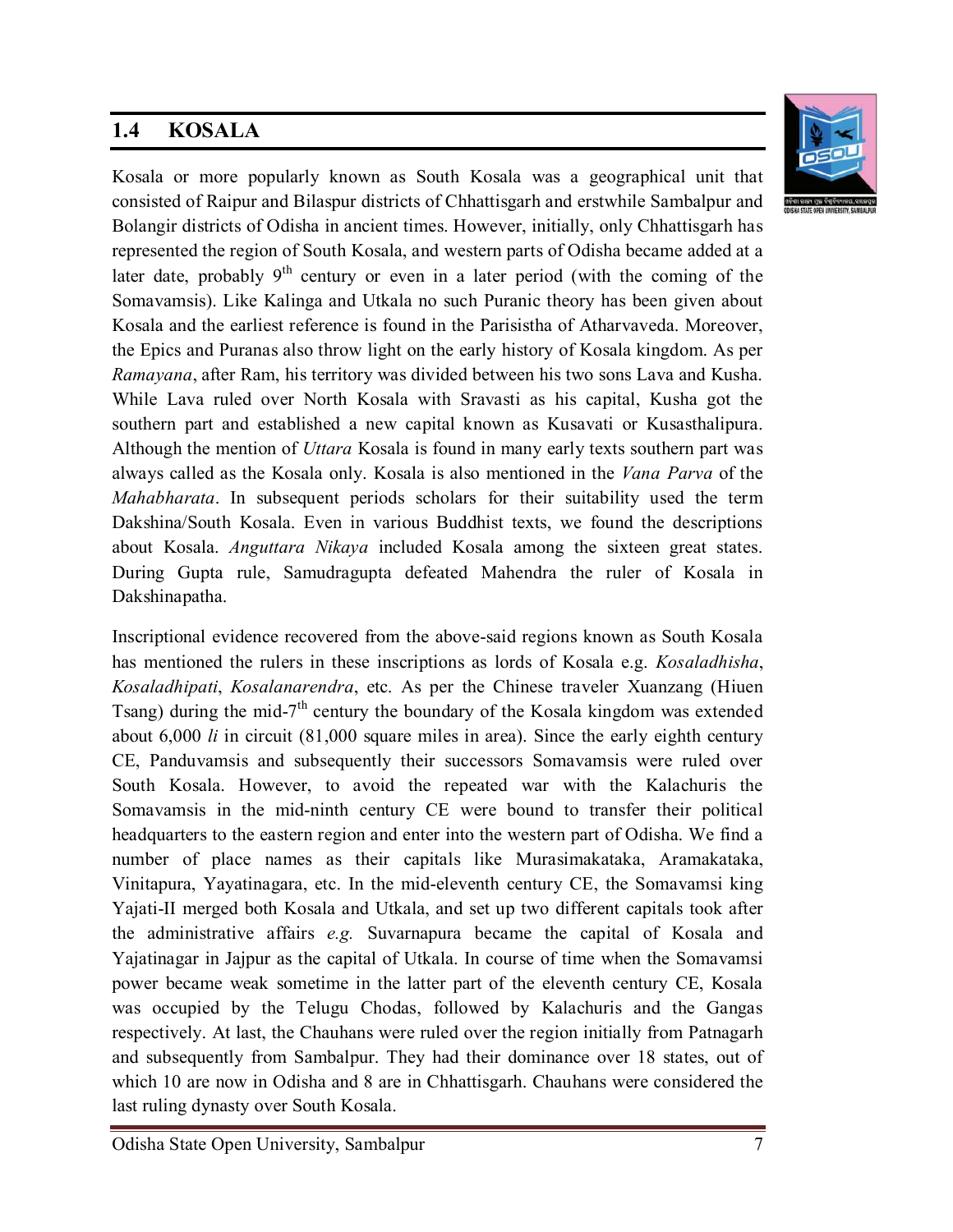#### **CHECK YOUR PROGRESS**

1. Write a note on the territorial extent of Utkala.

………………………………………………………………………………………… ………………………………………………………………………………………… ………………………………………………………………………………………… ………………………………………………………………………………………… …………………………………………………………………………………………

2. Discuss the origin of Kalinga.

………………………………………………………………………………………… ………………………………………………………………………………………… ………………………………………………………………………………………… ………………………………………………………………………………………… …………………………………………………………………………………………

3.Give an account on the Kosala

………………………………………………………………………………………… ………………………………………………………………………………………… ………………………………………………………………………………………… ………………………………………………………………………………………… …………………………………………………………………………………………

# **1.5 LET US SUM UP**

The study of the historical geography of ancient Odisha reveals that the present political boundary of Odisha was never a constraint. Odisha was identified by various names like Kalinga, Utkala, Kosala and also by some other names not discussed in this unit. To enhance our understanding on ancient Odisha, we must learn the changing geographical boundary with the rise and fall of different ruling dynasties.

### **1.6 ANSWER TO CHECK YOUR PROGRESS EXERCISES**

#### **Check Your Progress**

- 1. See Section 1.3
- 2. See Section 1.2
- 3. See Section 1.4

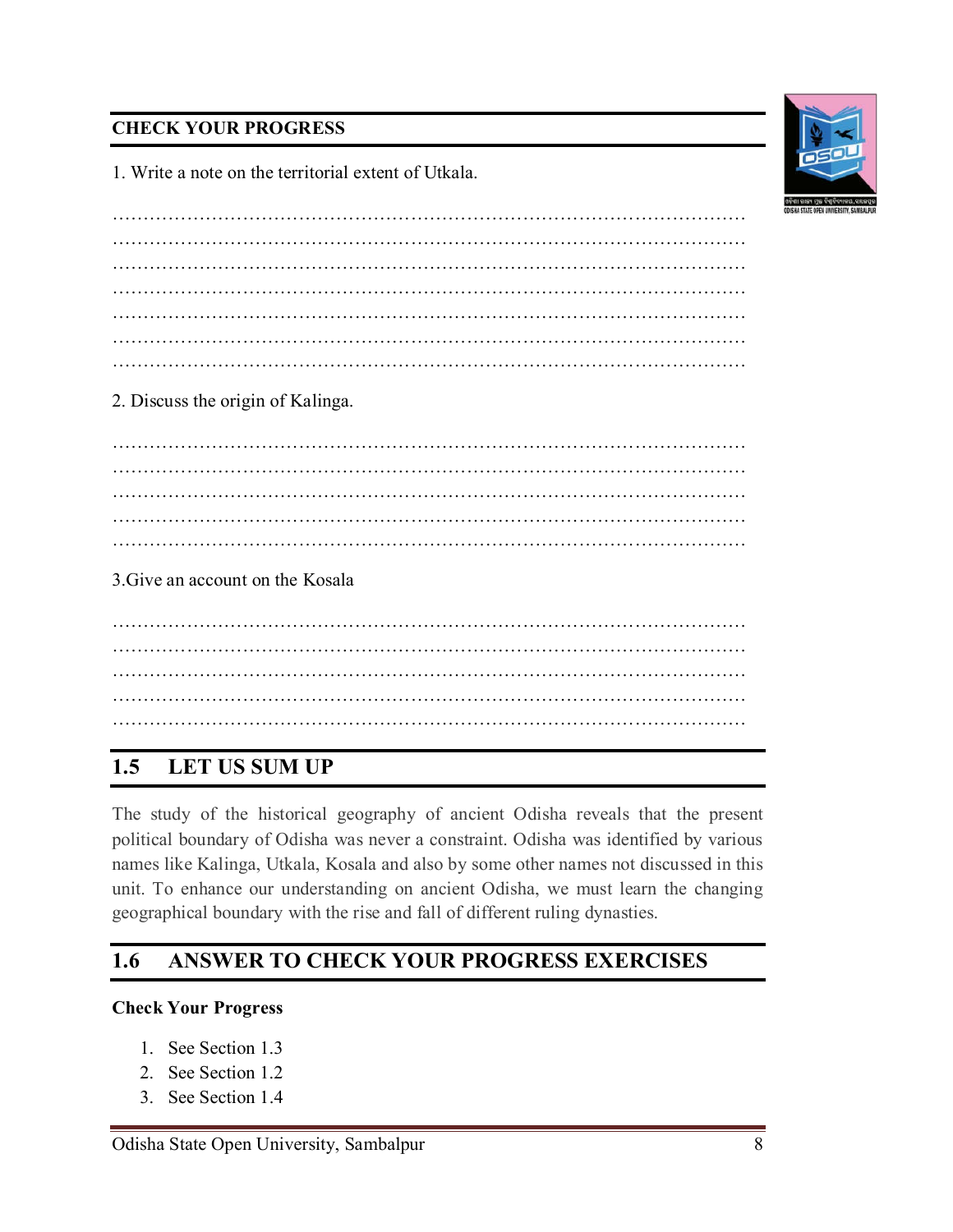# **UNIT-2: KALINGA WAR (261 BCE) AND ITS SIGNIFICANCE**



#### **Structure**

- 2.0 Objectives
- 2.1 Introduction
- 2.2 Causes
- 2.3 Course of the War
- 2.4 Significance
- 2.5 Let Us Sum Up
- 2.6 Keywords
- 2.7 Answer to Check Your Progress Exercises

#### **2.0 OBJECTIVES**

After reading this unit you will be able to;

- understand various causes of the Kalinga war,
- discuss losses and causalities in the war, and
- know the significance of the war

### **2.1 INTRODUCTION**

The war between Kalinga and Magadha, popularly known as the Kalinga War of 261 BCE is generally considered a crucial episode in the history of Odisha. This event is important because for the first time we found any written evidence about ancient India and also responsible for the change of the political order that prevailed during  $3<sup>rd</sup>$ century BCE. A detailed account of this war is found only in the Major Rock Edict XIII. This is not referred to either in the Ceylonese chronicles like the Mahavamsa and Dipavamsa or in the Buddhist Aadana literature such as the Diyaavadana, Asokaavadana. Kalinga threw off the yoke of the Magadhan imperialism after Nanda dynasty and was an independent country in the period of Chandragupta Maurya. Kalinga was conquered by Mahapadmananda in around 350 BCE and was under the control of Nandas till their decline. Even when Chandragupta Maurya established a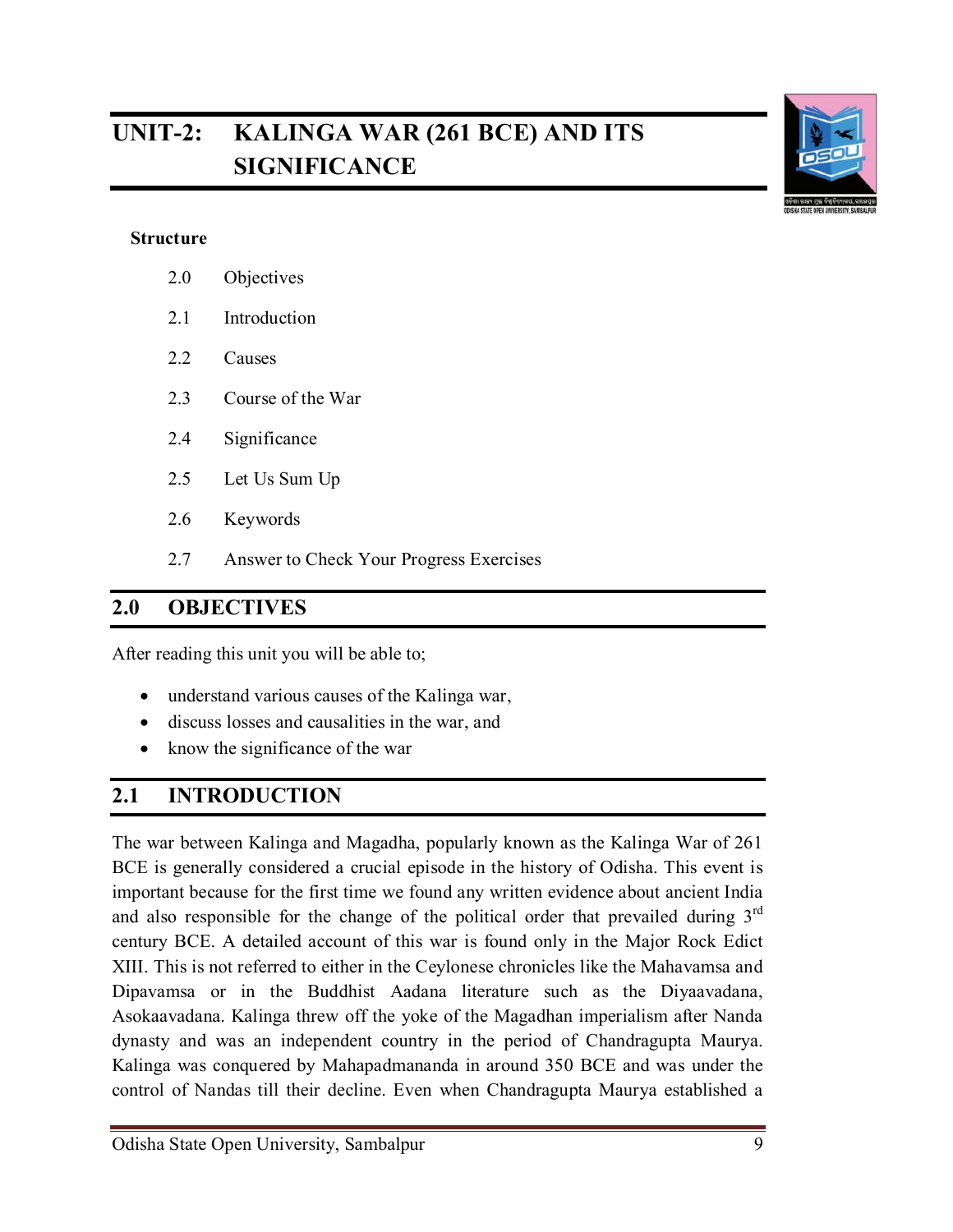

strong empire from Hindukush in the northwest to modern Mysore in the South, Kalinga remained outside of it. As Chandragupta Maurya was busy in consolidating his empire, he did not make any effort during his time to invade Kalinga. Subsequently, Bindusara also remained busy in controlling of revolts organised by his nobles and chiefs. On the other hand Kalinga was established its colonies in Burma and Phillppine Island and even spread its influence over the Islands of Southeast Asian countries. Therefore, when Magadha was struggling for its consolidation, Kalinga developed its strength as an overseas power. The elephantry of Kalinga was being considered by the Greeks as unconquerable and even Kautilya accepted the elephants of Kalinga as the best of their types in India. Hence, Kalinga became a prospective danger for the Magadhan empire and a war between them was unavoidable.

### **2.2 CAUSES**

The main causes of the Kalinga war were both political and economic. Besides, the legend of Karuvaki is also accepted by some scholars as the immediate cause of the war.

#### **Political and Military Cause**

The major cause for the conquest of Kalinga was its military prowess, economic prosperity, and its iron resources. The huge casualties of the war as described in the Rock Edict XIII with one hundred fifty thousand taken prisoners, hundred thousand slain, and as many number dead bear out the military strength of Kalinga and its highly populousness. The existence of an independent Kalinga state on the border of the Magadhan empire was against the concept of Cakavatti raja, an ideology that states of an unimpeded wheel of sovereignty. An independent Kalinga was politically a threat as well because a strong state, according to the mandala theory Kautilya's Arthasastra, was a natural enemy. H.C. Raychaudhuri mentions the evidence of Pliny, who based his work on Megasthenes' *Indica* that at the time of Chandragupta Kalinga was an independent kingdom with an army of 60,000-foot soldiers, 1,000 horsemen arid 700 elephants indicating the military might. For such a strong country remaining independent on the border of his dominions could certainly not be a matter of indifference to any emperor. Asoka, therefore, felt the need of subjugating Kalinga.

From the time of the Bimbisara of Haryanka dynasty till Mahapadmananda, the Magadhan kings were pursuing the policy of expansion and conquest. However, Chandragupta Maurya and his son Bindusara Maurya were busy in internal consolidation and suppression of revolts organized by their nobles and provincial chiefs. In the meanwhile, Kalinga became prosperous and stronger which attracted the attention of Asoka after his coronation in 269 BCE. Although Kalinga was surrounded by the Magadhan empire from three sides it remained independent. The existence of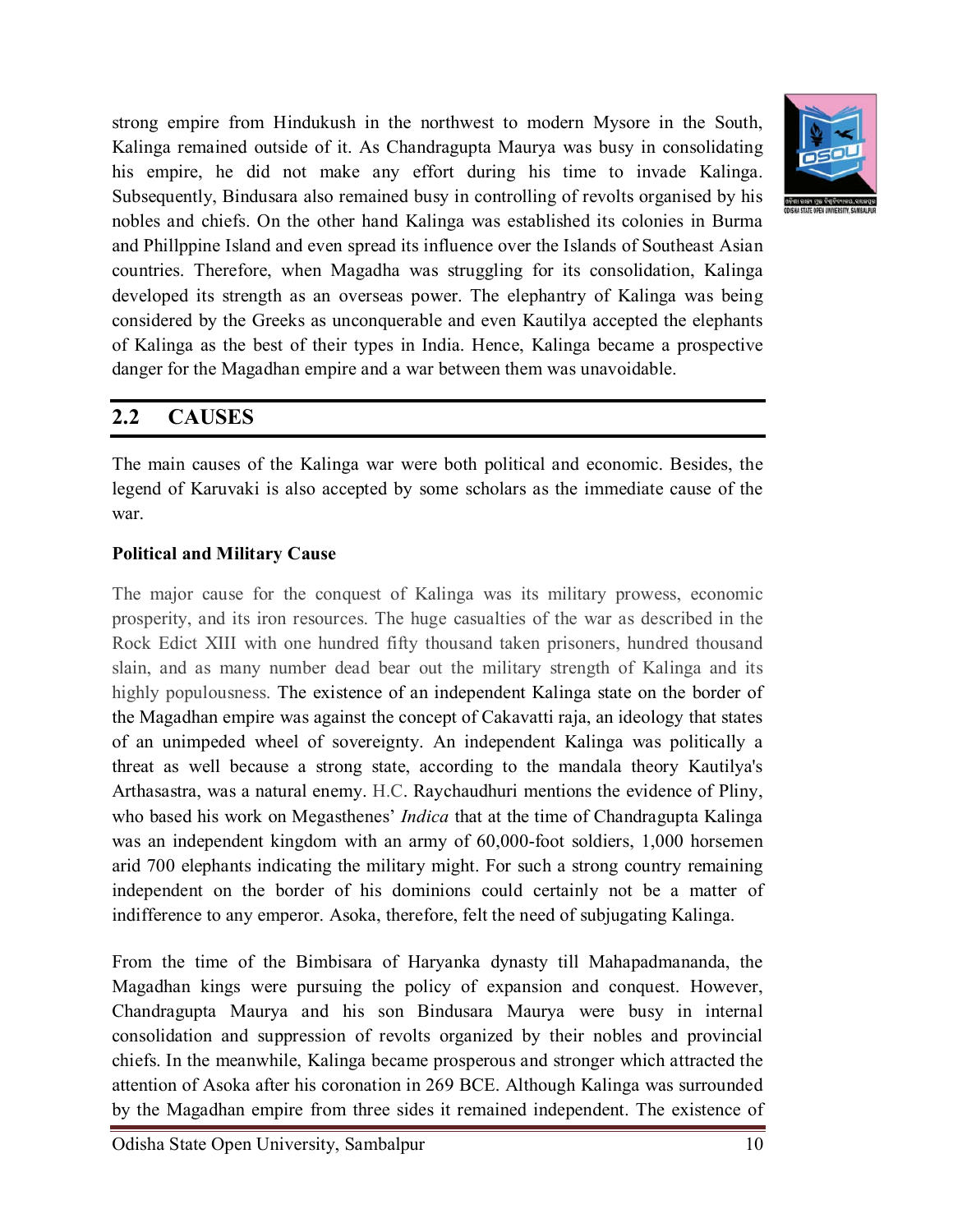an independent powerful kingdom, which was strengthening its power day by day on the Magadhan border was a threat for the Mauryan Empire and again it was intolerable for an ambitious king like Asoka. Asoka had to wait for the next eight years after his coronation and prepared his military to start his expedition towards Kalinga to remove the potential danger. Finally, the war took place in 261 BCE on the bank of the river Daya.



#### **Economic Cause**

Historians consider economic factors as responsible for the increase in the rivalry between Kalinga and Magadha. The overseas activities of Kalinga had increased manifold after it declared its independence from Magadha sometime in 321/320 BCE,. Moreover, Kalinga became rich and also improved its inland trade. Though the Mauryas had maintained relations with the Indo-Greeks of the time, no such evidence is available regarding their commercial relations. This suggests that the Mauryan naval power was not as developed as the Kalingas. Thus, the Magadhan empire did not digest the economic prosperity of Kalinga. Besides, the overseas activities and Kalinga's relationship with the Southeast Asian countries, the inland trade was also improved whereas Magadha faced a severe crisis due to a lack of trade routes. The Kalinga kingdom with its flourishing trade and commerce became a tough competitor for the Mauryan empire in the economic sphere.

#### **Nagas' attack on the jewels of Asoka**

As stated by Lama Taranath (a Tibetan monk who wrote the *History of Buddhism in India* in 1608), the serpents (*nagas*) of the Eastern seas, attacked and robbed the jewels of Asoka which forced the emperor to invade the Kalinga territory. The Avadana genre of the Buddhist text, namely, *Asokavadana* also refers to the stealing of Buddha's relics by the nagas of the eastern seas, Asoka's went to Ramagama to recover it. Romila Thapar states that Nagas of eastern seas were Kalinga rulers who were economically prosperous with the jewel being symbolic of the wealth of Kalinga. Seagoing Nagas was only a representation of the seagoing activities of Kalinga. The archaeological evidence such as monochrome glass beads suggests Kalinga's early trade connection with Southeast Asia

#### **Legend of Karuvaki**

H.K. Mahtab in *History of Orissa* opines that the immediate cause of the Kalinga war was Asoka's love for Karuvaki, a girl of the fishing community of Kalinga and fiancee of Kalinga's crown prince. Mahatab says that this legend is prevalent among fisherfolks of Odisha. This appears meaningless in the absence of any sufficient evidence, the Queen's Edict of Asoka mentions the name of Karuvaki - the mother of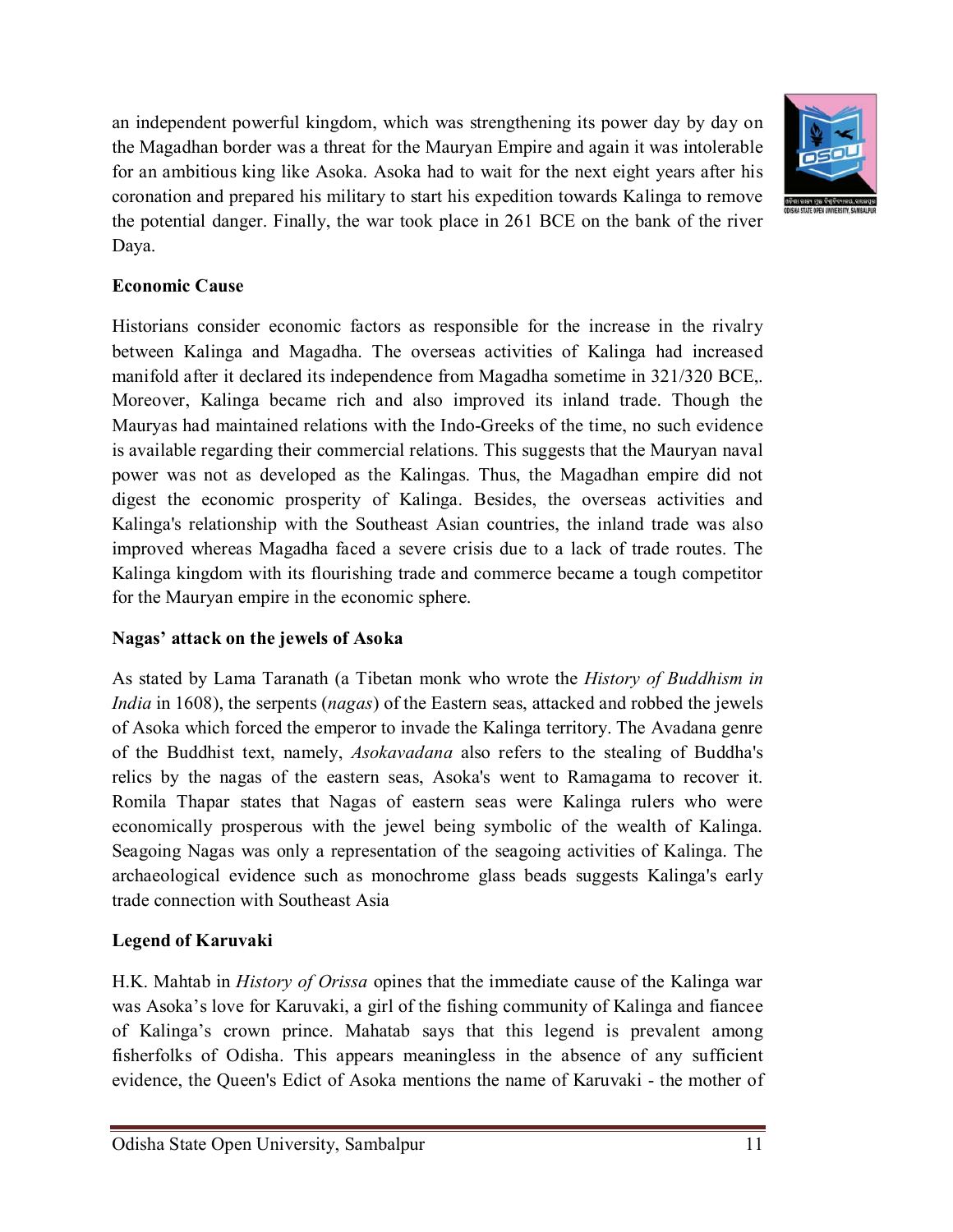Tivara and probably the second queen of Asoka. Scholars propose the above story based on this edict.



# **2.3 COURSE OF THE WAR**

Asoka's inscriptions have been found across the Indian subcontinent from Afghanistan to Karnataka but the event of Kalinga war is only mentioned in the Major Edict-XIII at selected places. At Jaugarh and Dhauli where Asokas' Major Rock Edicts are found, but the king deliberately deleted  $11$ -13<sup>th</sup> rock edicts and inscribed in their place two separate Kalinga Edicts, known as Separate Rock Edict I and II, probable to avoid any rebellion and not to hurt the Kalinga people. MRE XIII provides a vivid account on the misery and losses on the side of Kalinga and does not mention anything about Magadha. As per the details given in the edict about one hundred thousand people lost their life in the war and one hundred fifty thousand were imprisoned, besides, many more died and suffered due to war.. On the other hand, Emperor Asoka was also greatly disturbed by the destruction and slaughter caused by the war and there was a change in his mind and he tried to build and rule over an empire not by force alone but by a policy of compassion, a spirit of service and welfare and evolving ethical principles of Dhamma.

# **2.4 SIGNIFICANCE**

The Kalinga war was a significant event in the history of India and had far-reaching consequences as discussed below.

### **Annexation of Kalinga and Establishment of New Administration**

With the victory of Asoka in the war, Kalinga became an integral part of the Mauryan Empire. Tosali (Dhauli) and Samapa (Jaugada) were two provincial headquarters at Kalinga from where administrative activities had been controlled. From both at Dhauli and Jaugada Rock Edicts of Asoka has been found that give detailed accounts on the Mauryan administrative pattern prevailed at Kalinga. Asoka had established a benevolent and well-structured organization of administration in the newly occupied Province of Kalinga. He appointed different officers for looking after various departments like a prince of royal blood or *Kumara* as the viceroy, *Rajavachanika* – high executive officer, *Anta mahamatras* in charge of border Province, *Ithijaka mahamatras* in charge of the welfare of women, moral and spiritual benefits of the people were looked after by *Dharma mahamatras*. In addition, *Dharma mahamatras* had also the power to revise judicial punishments in favor of deserving cases. The other important officials were *Rajukas* (in charge of the Janapadas), *Pradesikas* (who were responsible for maintaining law and order), *Samhartr* (the chief Revenue Collector), *Vachabhumikas* (in charge of cattle farms and pasture lands), etc.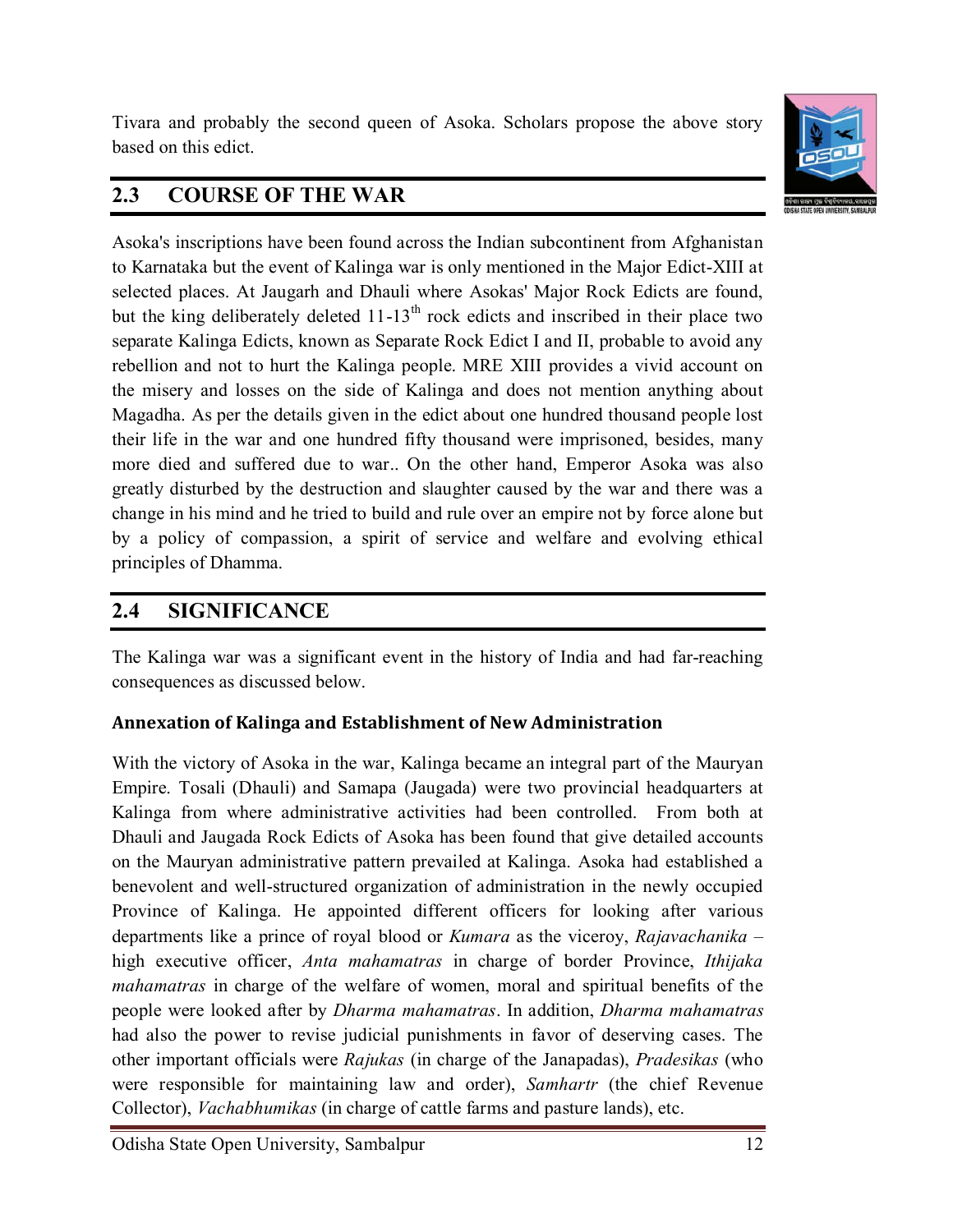#### **The shift of Asoka from** *Dig Vijaya* **to** *Dhamma Vij***aya**



The disastrous war between Magadha and Kalinga had severely affected Asoka, who gave up the mentality of territorial expansion and conquest. In search of peace, Asoka accepted Buddhism by Upagupta and did all his efforts for maintaining peace and prosperity in his empire. He had propagated the teachings of Lord Buddha through rock and pillar inscriptions. Asoka devoted all his life to the propagation of Dhamma and financed several missionary activities to far countries. He summoned the Third Buddhist Council at Pataliputra. Instead of conquering the land, he started the mission of conquering the heart of the people.

#### **Spread of Buddhism**

After his conversion, Asoka started the mission of the spread of Buddhism to establish universal peace. He personally supervised the work and at the end of the Third Buddhist council and missionaries were dispatched to distance countries like Theras Sona and Uttara to Suvarnabhumi (Myanmar), Asoka's son Mahendra and subsequently his daughter Sanghamitra to Ceylon (Sri Lanka), Majjhantika to Kashmir and Gandhar, Majjhima to the Himalayan region, Mahadeva to Mahisamandala (Mysore), Mahadharmaraksita to Maharashtra and Maharaksita to Yavana country (North-west) for the spread of Buddhism. Therefore, within a very short time, Buddhism which was confined to the Gangetic plains only became a worldwide religion. According to Yuan-Chwang Asoka constructed 84000 stupas throughout his empire and put Buddha's corposal relic in them, eight of them were located in parts of ancient Odisha. This is also archaeologically corroborated from the evidence of stuap remains from Dhauli and Lalitagiri.

#### **Development of Art, Architecture, and Literature**

One of the most important facets of the Kalinga War was the growth of art, architecture, and literature in the Indian sub-continent. The Asokan edicts and the construction of stupas have added a new chapter in the history of ancient India. The spread of Pali and Prakrit language with Brahmi script in major parts of India and Khorosthi script in north-western provinces were the outstanding contributions of Mauryan empire. Besides, the development of rock-cut and structural stupa architecture also began a fresh episode in the field of art and architecture.

#### **CHECK YOUR PROGRESS**

1. Discuss the causes of the Kalinga war.

………………………………………………………………………………………… ………………………………………………………………………………………… …………………………………………………………………………………………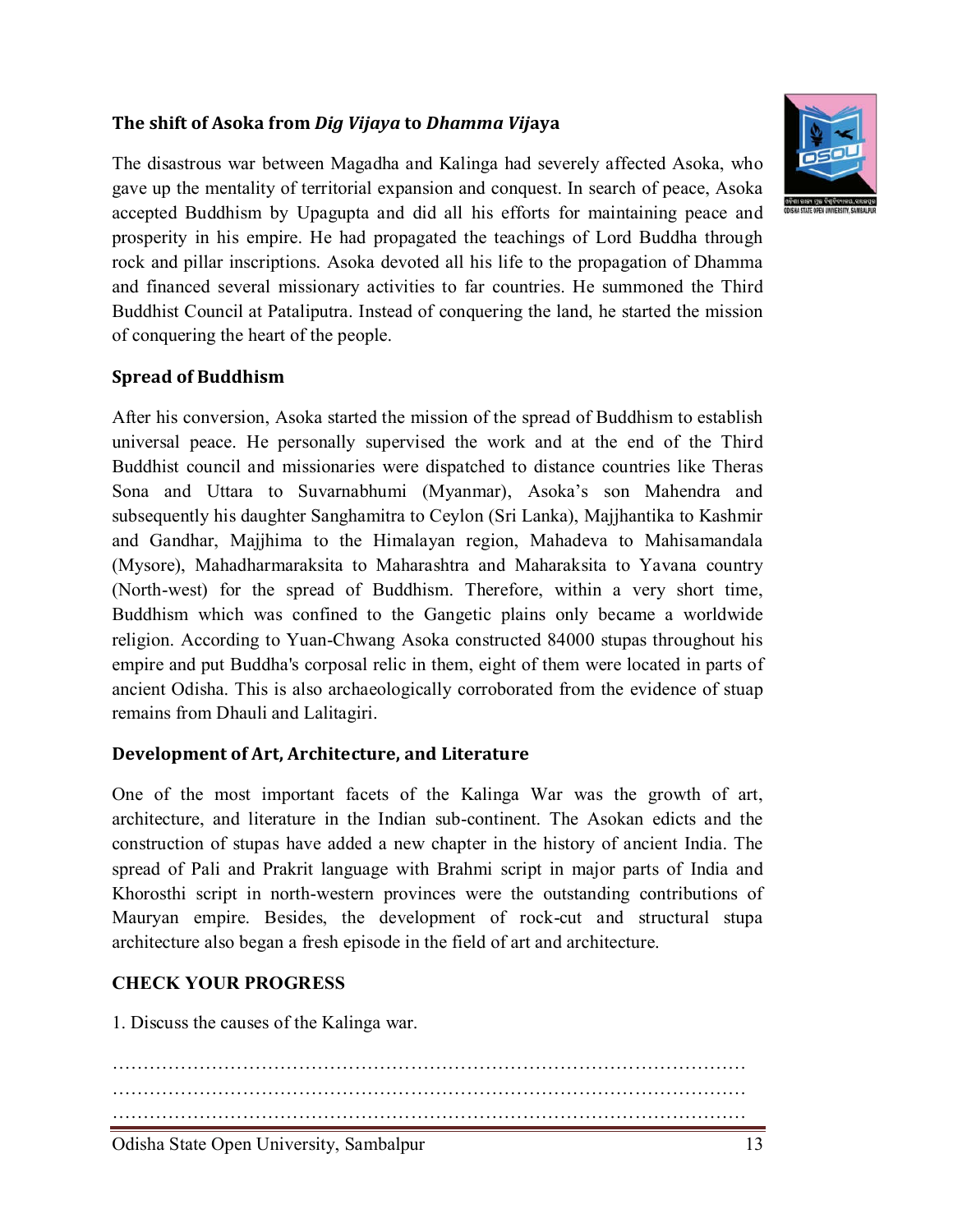2. Explain the significance of the Kalinga war.

………………………………………………………………………………………… ………………………………………………………………………………………… ………………………………………………………………………………………… ………………………………………………………………………………………… …………………………………………………………………………………….…..

### **2.5 LET US SUM UP**

The Kalinga war was a turning point in the history of ancient Odisha. Although we can never get a satisfactory answer to understand the exact causes of the war but it has a far-reaching significance that brought about a significant shift in Asoka's policies. It created a strong desire in Asoka for setting up an ethical state. He played a great part in the spread of Buddhism, ushered in the development of socio-cultural and religious contact between India and other countries. Besides, India witnessed the emergence of stone art and architecture in the Mauryan period

### **2.6 KEYWORDS**

| <b>Dhamma</b>     | : Dharma.                                                               |  |
|-------------------|-------------------------------------------------------------------------|--|
| <b>Elephantry</b> | : An army troop who used elephants.                                     |  |
| <b>Sramanas</b>   | : People who practiced an ascetic/strict and self-denying life style in |  |
|                   | pursuit of spiritual liberation.                                        |  |
| <b>Stupa</b>      | : A form of Buddhist architecture.                                      |  |
| Rock-cut          | : Structure created by excavating solid rock.                           |  |

### **2.7 ANSWER TO CHECK YOUR PROGRESS EXERCISES**

#### **Check Your Progress**

- 4. See Section 2.2
- 5. See Section 2.4

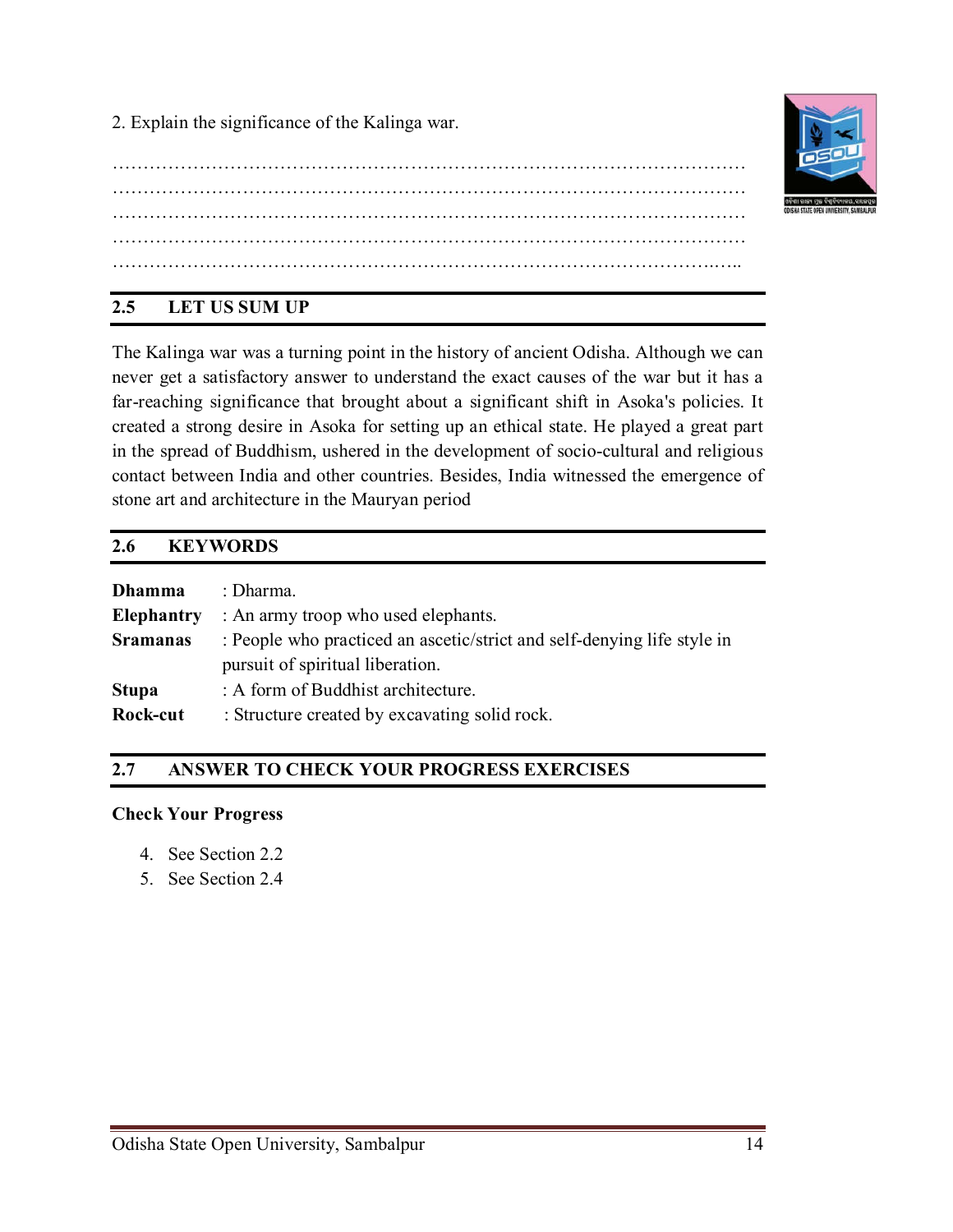# **UNIT-3: KHARAVELA- CAREER AND ACHIEVEMENTS**



| 3.0 | Objectives            |
|-----|-----------------------|
| 3.1 | Introduction          |
| 3.2 | <b>Early Career</b>   |
| 3.3 | Military Achievements |
| 3.4 | Administration        |
| 3.5 | Public Work           |
| 3.6 | Religious Activities  |
| 3.7 | Date of Kharavela     |
| 3.8 | Let Us Sum Up         |
| 3.9 | Keywords              |

3.10 Answer to Check Your Progress Exercises

### **3.0 OBJECTIVES**

After reading this unit you will be able to;

- explain the early career and military expeditions of Kharavela,
- know his administrative structure and various work for general people, and
- examine the various issues relating to his date.

# **3.1 INTRODUCTION**

After the conquest of Kalinga and its incorporation into the Mauryan empire, the apparatus and institutions of the empire were established in the incorporated province of Kalinga. Tosali, identified with Dhauli, became the seat of provincial capital and Samapa, identified with Jauagarh, became a major administrative centre. The Mauryan Imperial system accelerated the material cultural developments in Kalinga. Indigenous political elites would have been incorporated into the Mauryan administrative apparatus. The archaeological evidence from different parts of Odisha, such as from

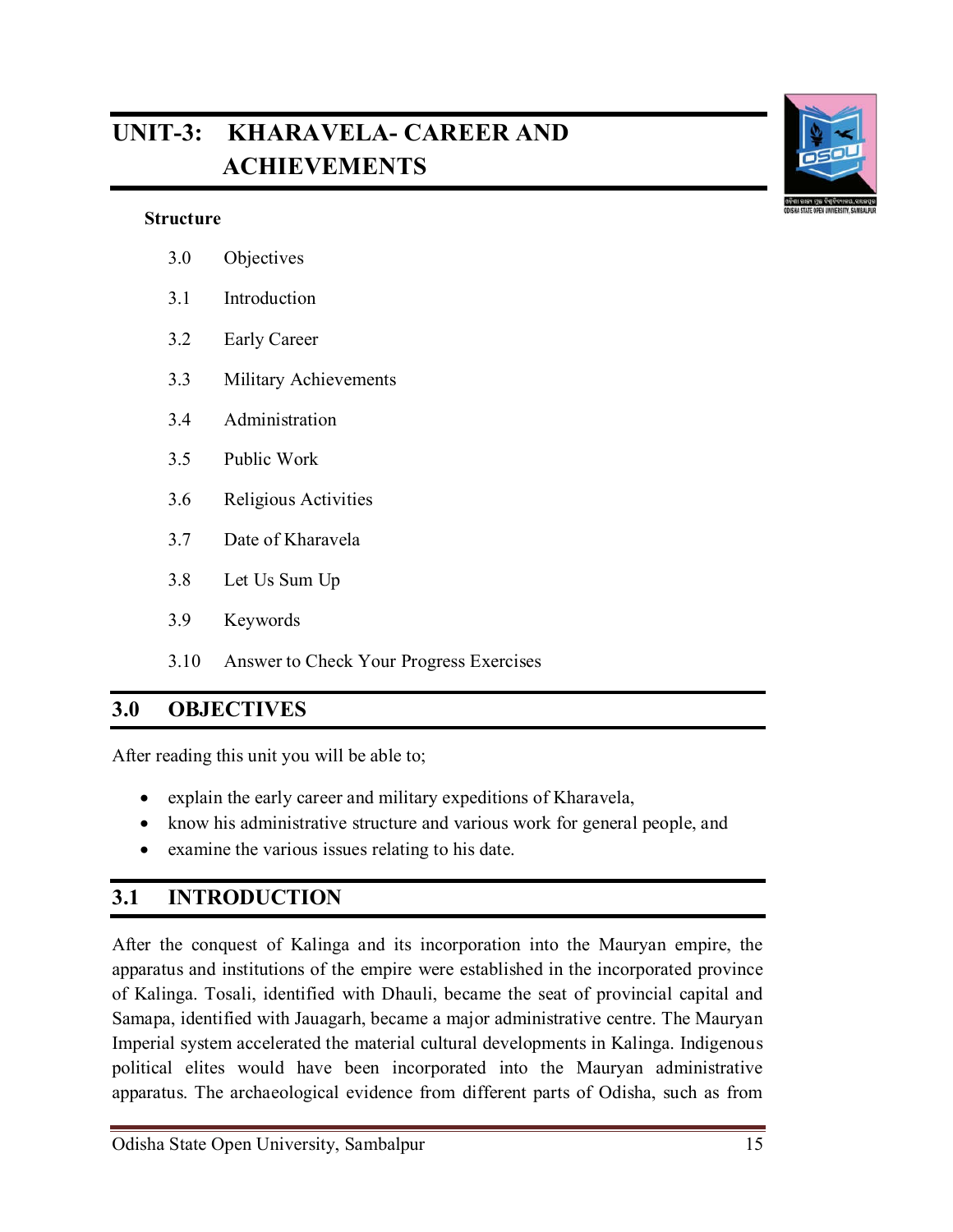Sisupalgarh and Dhauli around Bhubaneswar, Jaugarh in Ganjam district, Radhanagar in Jajpur district, and Narla-Asurgarh in Kalahandi reveal fortification of sites and introduction of money economy and long-distance trade in Odisha in the Mauryan period. Organised religions such as Buddhism began to appear in the Bhubaneswar area, Lalitagiri, and Udayagiri in the Maurya and post-Mauryan period. In short, the Mauryan state system accelerated the development of the material cultures of various pre-state societies including in Odisha which like the Deccan under the Satavahanas, finally saw the emergence of the state system in the post-Mauryan period. The rise of the Mahameghavahanas under Kharavela of Kalinga signified this process of the secondary state formation in the Post Mauryan Kalinga. Kharavela's state borrowed some elements such as taxation, administrative, and welfare structure of the Mauryan state, used Brahmi script and Prakrit language, and continued to use Karshapana coin. But it also bore a stamp of its own with its welfare measures, aggressive policy of expansion, and its patronage of Jainism. However, historians still debate whether Kharavela's state was an inchoate or transitional or a matured state. Kharavela was one of the great personalities among the rulers of ancient India. Detailed information regarding his career, achievements from his boyhood up to the thirteenth year of his rule as *Maharaja* of Kalinga in perfect chronological order is described in the Hatigumpha cave at Udayagiri hill in Bhubaneswar in Odisha. This seventeen-line inscription is written in Brahmi script and Prakrit language. There are short inscriptions in the Khandgiri-Udayagiri complex, such as in the Jambesvara Gumpha and Bagha Gumpha which refer to a few officials and persons as well.





**Hatigumpha Inscription** (Source - Google)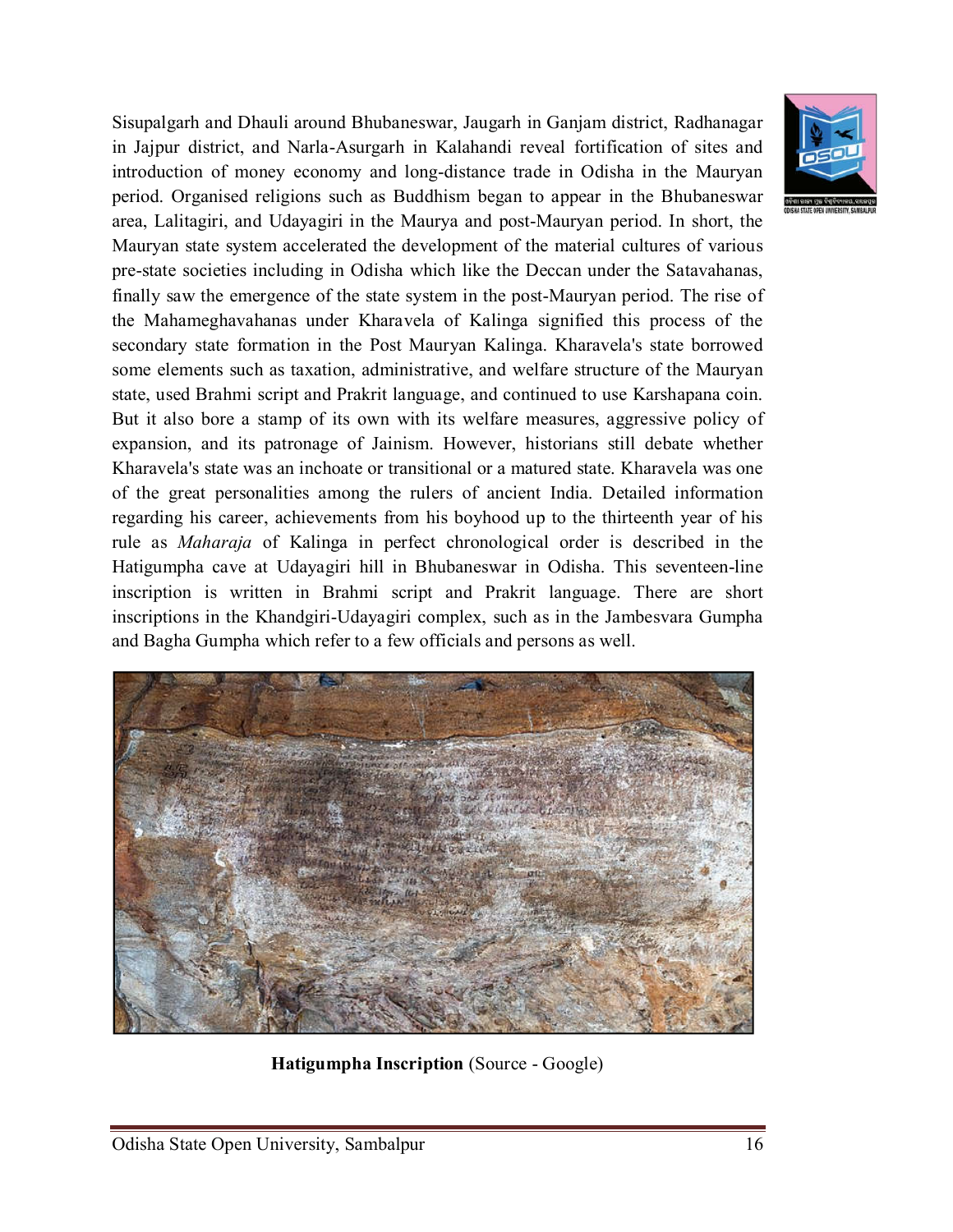# **3.2 EARLY CAREER**



Kharavela is mentioned in the inscription as '*Airena Maharajena Mahameghavahanena Cheti-raja-vasa-vadhanena*'. Scholars have diverse of opinion on the expression of each part. 'Aira' is interpreted as 'Veera', 'Ayira' Arya, and Aila. Likewise, Mahameghavahana is considered to be the grandfather of Kharavela, the founder of the dynasty in Kalinga which came to be known as Mahameghavahana after his name. The Manchpuri cave inscription describes Kharavela's son as '*Maharaja-Kalingadhipati-Mahameghavahana-Kudepasiri*'. Similarly, another inscription at Guntupalli in West Godavari District of Andhra Pradesh refers to '*Mahameghavahana-Kalinga-Mahisakadhipati-Siri-Sada*'. While earlier scholars like R.D. Banerji, K.P. Jayaswal, and others interpreted '*Cheti-raja-vasa-vadhanena*' as one who increases the glory of the Cedi dynasty, later on J.K. Sahu identified this expression of the inscription as Chetaraja, who was the father of Kharavela. Thus, Kharavela was the third ruler in the Mahameghavahana dynasty also known as Kalingarajavamsa. It is also mentioned in the inscription that Kharavela as a young prince was physically attractive and had various propitious signs on his body signifying that he was predestined to be great and famous in his future life. It is important to note here that both the Jaina and Buddhist sources refer to 32 physical auspicious markers on the body of great people. Kharavela's life and achievements are known solely from the Hatigumpha inscription but archaeological evidence indicrectly corroborate the text of the Hatigumpha inscription and imagery of royalty as carved in the Ranigumpha and Manchapuri gumpha in the Udayagiri-Khandagiri complex. Kharavela's Hatigumpha inscription is the first epigraphic reference to the term Bharavarsha with which India was and is known. Synchronism method (of the names and places mentioned in the Hatigumpha inscription) has been used to arrive at the date of Kharavela.

During his childhood, Kharavela played various games and at the same time received education in different disciplines like royal correspondence (*lekha*), coinage (*rupa*), accountancy (*ganana*), civil law (*vyavahara*) and religious law (*vidhi*). Unfortunately, at the age of fifteen, his father passed away and as Kharavela was a minor at that time he controlled the thread of the Government as the Crown prince (Yuvaraja) and ruled over Kalinga for nine years. At the age of 24, his coronation ceremony was performed, and he became the king in the Meghavahana royal dynasty of Kalinga in its third generation.

# **3.3 MILITARY ACHIEVEMENTS**

As per the Hathigumpha inscription, Kharavela had a powerful army that included cavalry, elephantry, infantry and chariots. From the very beginning, he cherished an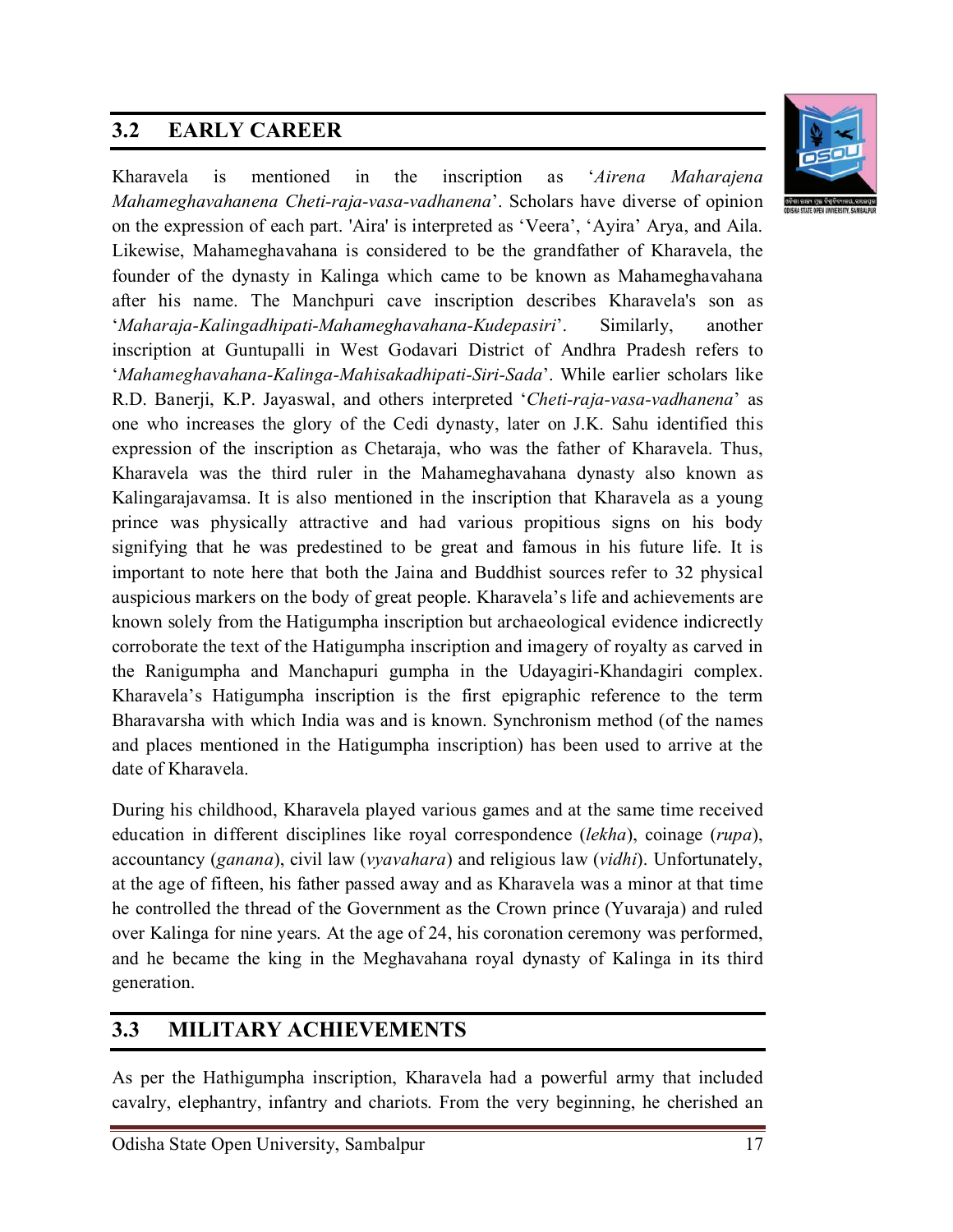insatiable ambition of conquest and expansion. So after the coronation, he immediately devoted his attention to strengthening the defence of his capital city Kalinganagari whose fortification was damaged by the storm. The gates, towers, and ramparts were repaired and made strong. He also erected the embankments of the Khibirarishi lake, beautified the city with the restoration of cisterns, tanks, and gardens at the cost of thirty-eight hundred thousand 350000 karshapanas (silver coin). After a flurry of defensive and welfare activities in his capital in the very first year of his reign, which entailed huge expenditure, Kharavela started his career of conquest from his second reignal year. Both expansions, as well as plunder, may have prompted him to undertake the military expedition. During the time of King Kharavela, the political scenario of the Indian subcontinent was dominated by several existing as well as newly emerged ruling dynasties *e.g.*, Satavahanas in the Deccan, Neo-Mitra dynasty in Magadha, Tamil confederacy in the south, and the *Yavanas* (Indo-Greeks) in the northwest. In those circumstances, the ambitious king Kharavala could not remain indifferent and made all-out efforts for the expansion of Kalinga.

Both the Meghavahanas and Satavahanas appeared almost simultaneously in the political vista of the early historical period, and both tried to extend domination over the Deccan region, and a clash between them became unavoidable. Keeping in view the circumstances, Kharavela started his first military campaign towards the Satavahanas of Maharashtra in his second reignal year. He despatched his huge army to the west, which marched up to the river Krishna (*Kanhaverna*) and ruined the city of Musika (identified with Nalgonda in Telengana where river Musa meets Krishna), which was under the suzerainty of the Satavahanas. Although, the consequence of this operation is not known and it suggests that the campaign could not settle on anything as there was no direct encounter between Kharavela and Satakarni.

After the gap of one year again in his fourth regnal year, Kharavela directed another invasion against the Satavahanas. Probably, in the meanwhile Satakarni-I had breathed his last, leaving his two minor sons and his queen Nayanika, who had assumed the reins of administration as the regent. Kharavela had aided the resources of the invincible Vidyadhar territory with him and marched headlong to the West. This time Kharavela entered into the heartland of the Satavahana territory and crushed the Rathikas and the Bhojakas who were protecting as feudatories the regions lying to the south and north respectively of the capital of the Satavahana kingdom, Nasik. The result of this victory had made Kharavela invincible and his influence spread over Deccan from sea to sea (the Bay of Bengal to the Arabian Sea).

In his  $8<sup>th</sup>$  reignal year Kharavela directed his next military expedition against Magadha – the traditional enemy of Kalinga. While marching towards the north his army demolished the fort of Gorathagiri, one of the hill fortresses guarding Rajagriha, and put the city in great trouble. At the same time, a *Yavana* king (Dimita – may be

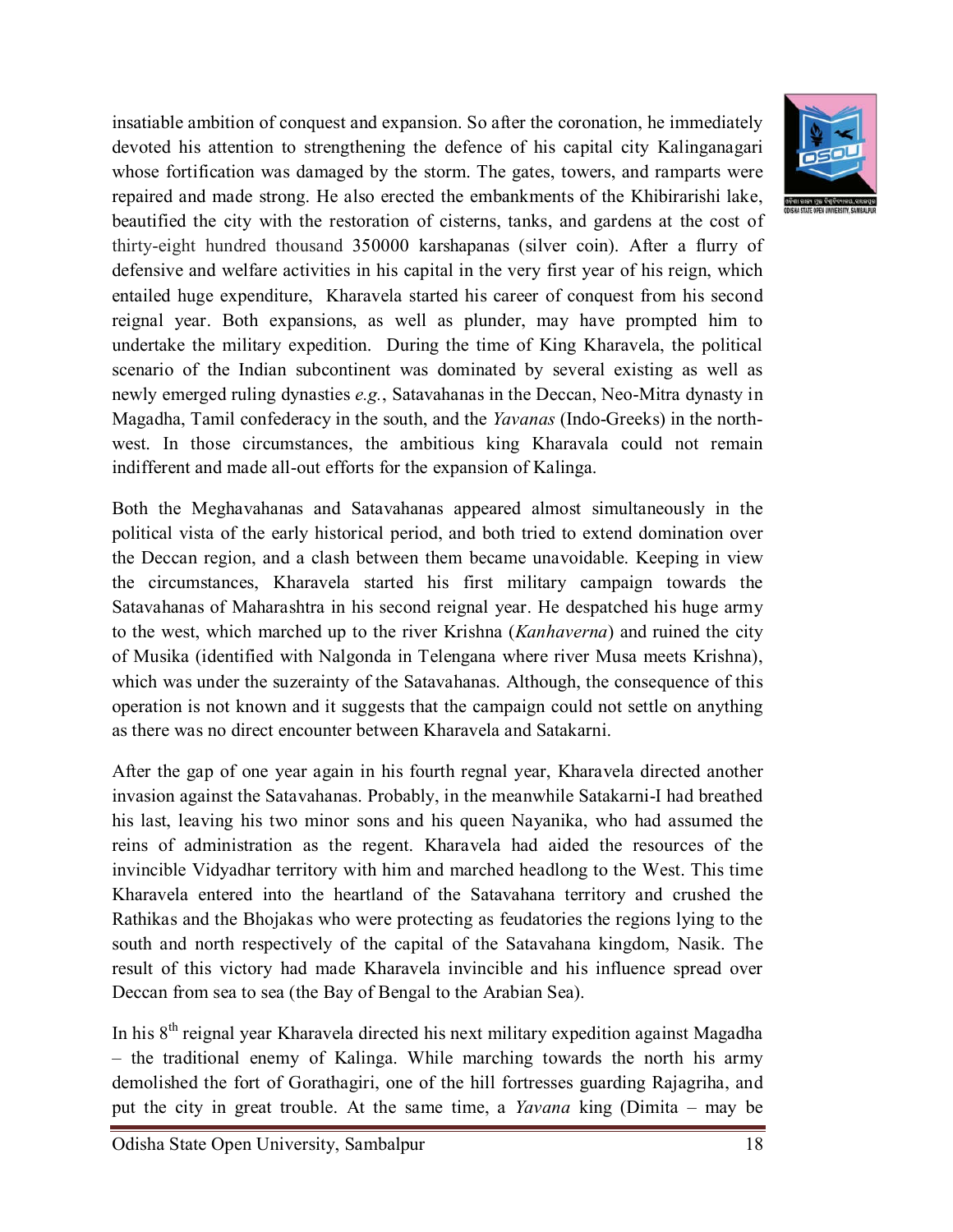identified as Indo-Greek ruler Demetrius) after taking possession of Mathura was proceeding towards Pataliputra. Thus, Magadha was facing a grave danger, being invaded on two sides by two powerful forces. However, ensuing events took a different turn, and Magadha was saved from the danger of invasion. The information of the accomplishment of Kharavela at Gorathagiri scared the *Yavana* king who immediately returned to Mathura. This activity diverted the attention of Kharavela who followed him and forced him to leave Mathura which was a famous centre of Jainism. As a memory, Kharavela brought from Mathura a Kalpa tree in a ceremonial military procession to Kalinga.



Kharavela led the second invasion to North India in his tenth regnal year and returned with rich booties.

For the first time, in the eleventh reignal year, Kharavela turned his attention to the Southern Indian states. He secured the jewels and precious stones of the retreating enemies and destroyed the Pithunda (to be identified with Macchalipattinam) which was the capital of Ava countries.. He crushed the Tamil confederacy. The details of the Tamil confederacy were not mentioned but most likely, it consisted of chieftaincies of Pandya, Chola and Cheras. As a consequence of this victory the Pandya king, the head of the confederacy surrendered before Kharavela. The latter brought with him riches of the Tamil confederacy to Kalinganagari.

In the  $12<sup>th</sup>$  reignal year, he marched towards North India for the third time. This year he advanced with a vast army as far as *Uttarapatha* (North India) where he forced several chiefs to submission. On his return from *Uttarapatha* he planned to attack Magadha and encamped on the banks of the river Ganges near Pataliputra. The people of Magadha were scared at the sight of his elephants and horses near the Magadhan palace of Sugamgiya. Therefore, the king of Magadha Bahasatimita (can be identified with Brhaspatimitra who belonged to one of the six lineages of the Sungas) was forced to surrender at his feet. This event was considered as a revenge by Kharavela for the humiliation Kalinga faced earlier under the Nandas and Mauryas. Kharavela also brought back the image of Kalinga-Jina which was taken away by Mahapadmananda from Kalinga in the 4<sup>th</sup> century BCE. The installation of Kalinga-Jina was considered very glorious from the standpoint of religious and military prestige.

Hence, within a brief period, Kharavela had achieved a series of brilliant victories and spreading his influence from the North-Western part of India to the far South. A detailed analysis of all the military achievements has revealed that Kharavela did not aim at building a large political empire of Kalinga by annexing defeated territories on the other hand probably his main ambition was to heighten the prestige of Kalinga by defeating the rising powers of his time. His political and military performances are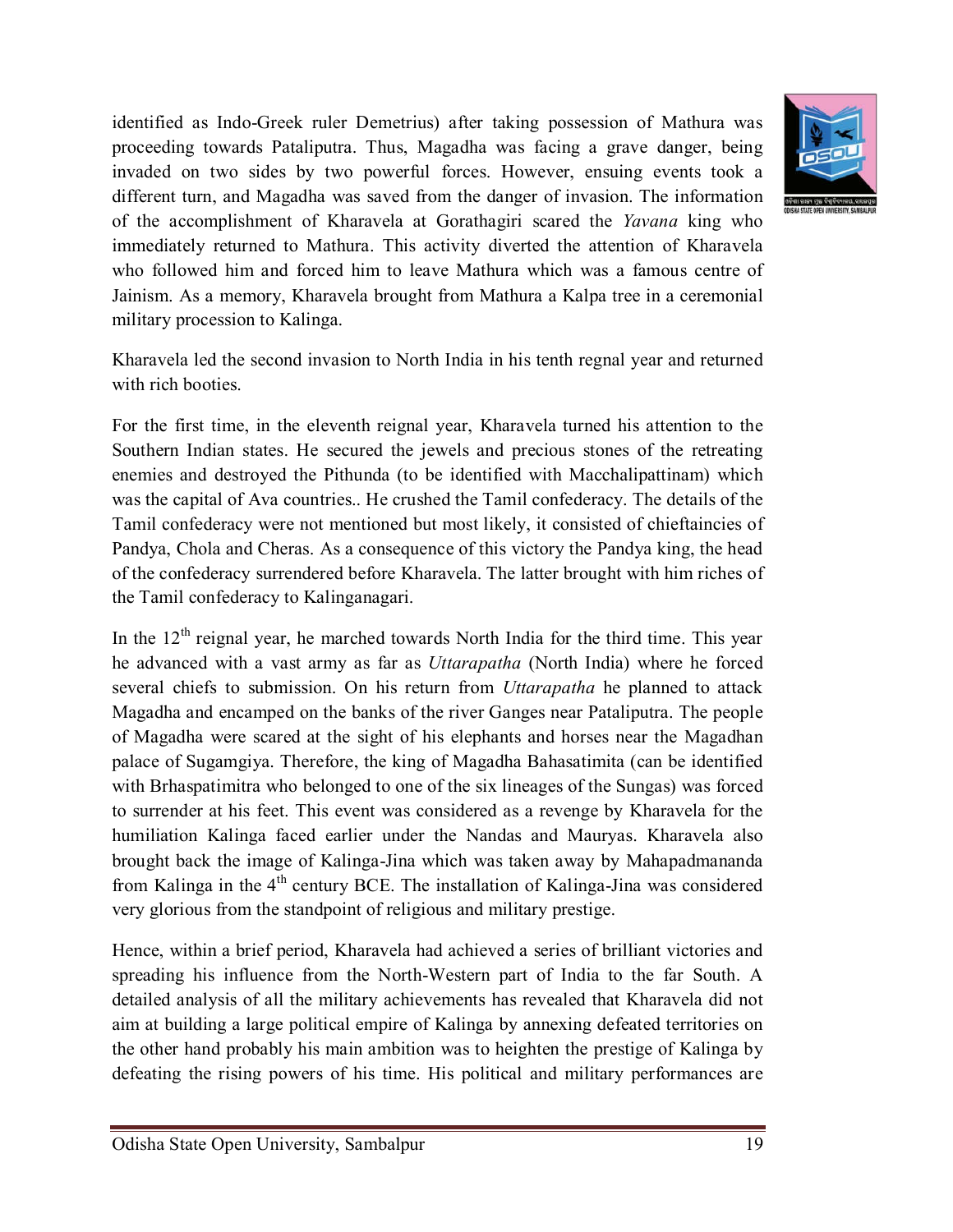exceptional in history and this great monarch fully justifies the epithet of Chakravarti, as given to him in the inscription of his queen.



# **3.4 ADMINISTRATION**

No detailed account of the administration of Kalinga under Kharavela was given in the Hathigumpha inscription. However, as reflected from other information it may be inferred that the organization of government by Kharavela to some extent followed the pattern laid by Ashoka in Kalinga. The work and achievements as mentioned in the inscription required the services of a large number of officers for controlling different departments. Thus, Kharavela modeled his administration on the model of Mauryan bureaucracy as given below.

| Mahamada          | <b>Chief Miníster</b>                                              |
|-------------------|--------------------------------------------------------------------|
|                   | Nagara Akhadamasa City Judicial officer stationed in Kalinganagiri |
| Mahasenani        | Commander-in-chief                                                 |
| Pratihara         | Chamberlain                                                        |
| Senanayaka        | Head of the security guards in the capital                         |
| Dandapasika       | Chief Police Officer                                               |
| Bhandagarika      | Treasurer                                                          |
| Padavithidapalika | Officer regulating markets                                         |
| Saugandhika       | Officer for perfumery                                              |
| Gomanadalika      | Superintendent of Cattle                                           |
| Mahanasika        | Superintendent of royal kitchen                                    |
| Padamulika        | Royal Attendant                                                    |
| Lehaharaka        | Postal Officer                                                     |
| <b>Dhavaka</b>    | Letter carrier                                                     |
| Kulputrakas       | Nobles of blood royal                                              |
| Samahatri         | <b>Chief Revenue Collector</b>                                     |
| Sannidhatri       | Revenue officer                                                    |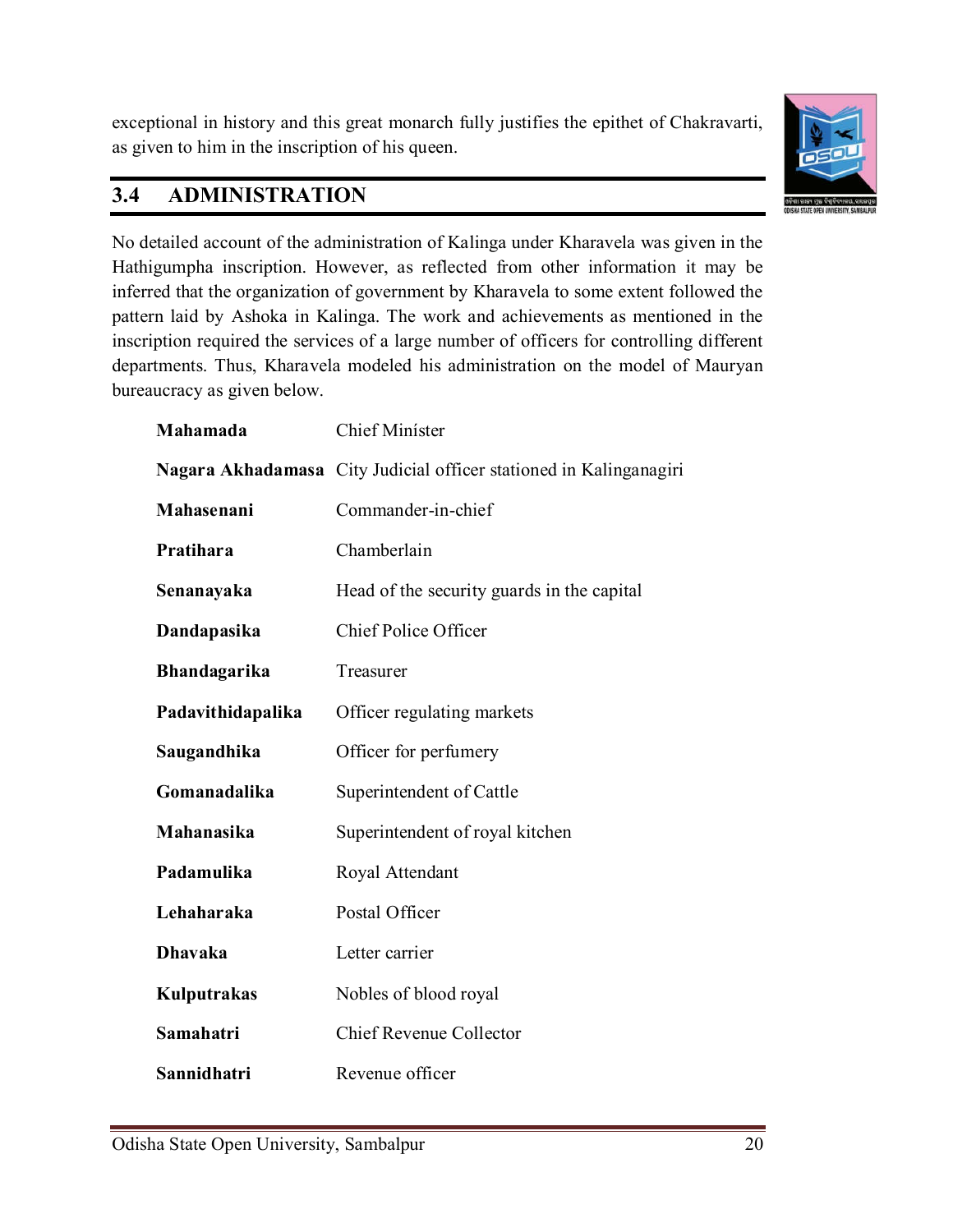**Lipikara** Engraver

**Gramika** Village headman



### **3.5 PUBLIC WORK**

The importance of Kharavela was not only for his military operations and wellorganized administration but also for his various public works in the interest of the state. He undertook various constructive works and arranged entertainment to please and amuse the people. In the very first reignal year, he strengthened and beautified the capital Kalinganagari not only by repairing the gates, towers and ramparts which had been previously damaged by the storm but also by constructing embankments for cool tanks and laying out gardens and parks at the cost of thirty-five hundred thousand (35,00,000).

In his third reignal year Kharavela organised various performances of dance and music which to a great extent pleased the people. The inscription reveals that Kharavela was proficient in fine arts. It also enlightens us that Kharavela revived the *Tauryataika* (performance of dance and music with its sixty-four branches) which had been suspended in Kalinga from the time of the Mauryas. All these artistic activities imparted a grandiose look to the capital city.

The fifth reignal year is noteworthy for an imperative developmental work undertaken by the ruler. A canal (*tanasuliyavata*) that had been excavated for irrigation work about three hundred years before by king Mahapadmananda was renovated that year and was extended up to Kalinganagari to provide the need for irrigation and transportation as well as to serve as the moat of its fortifications. He remitted and exempted taxes and gave relief to citizens

In the sixth year, Kharavela made a public display of royal wealth that had been accumulated by conquering the enemies and he remitted several taxes imposed on the people. The next year (seventh year) his chief queen of Vajiraghara gave birth to a child (boy) and attained motherhood.

In the ninth reignal year he constructed the Great victory palace (mahavijayaprasada in Kalinganagari at the cost of thirty-eight hundred thousand (3800000) to celebrate his achievements in the first North Indian expedition  $(8<sup>th</sup>$  reignal year).

# **3.6 RELIGIOUS ACTIVITIES**

Unlike Ashoka, Kharavela was a Jaina. As mentioned in the first line of the Hathigumpha inscription, he has paid high homage to the Arthats of the Digambara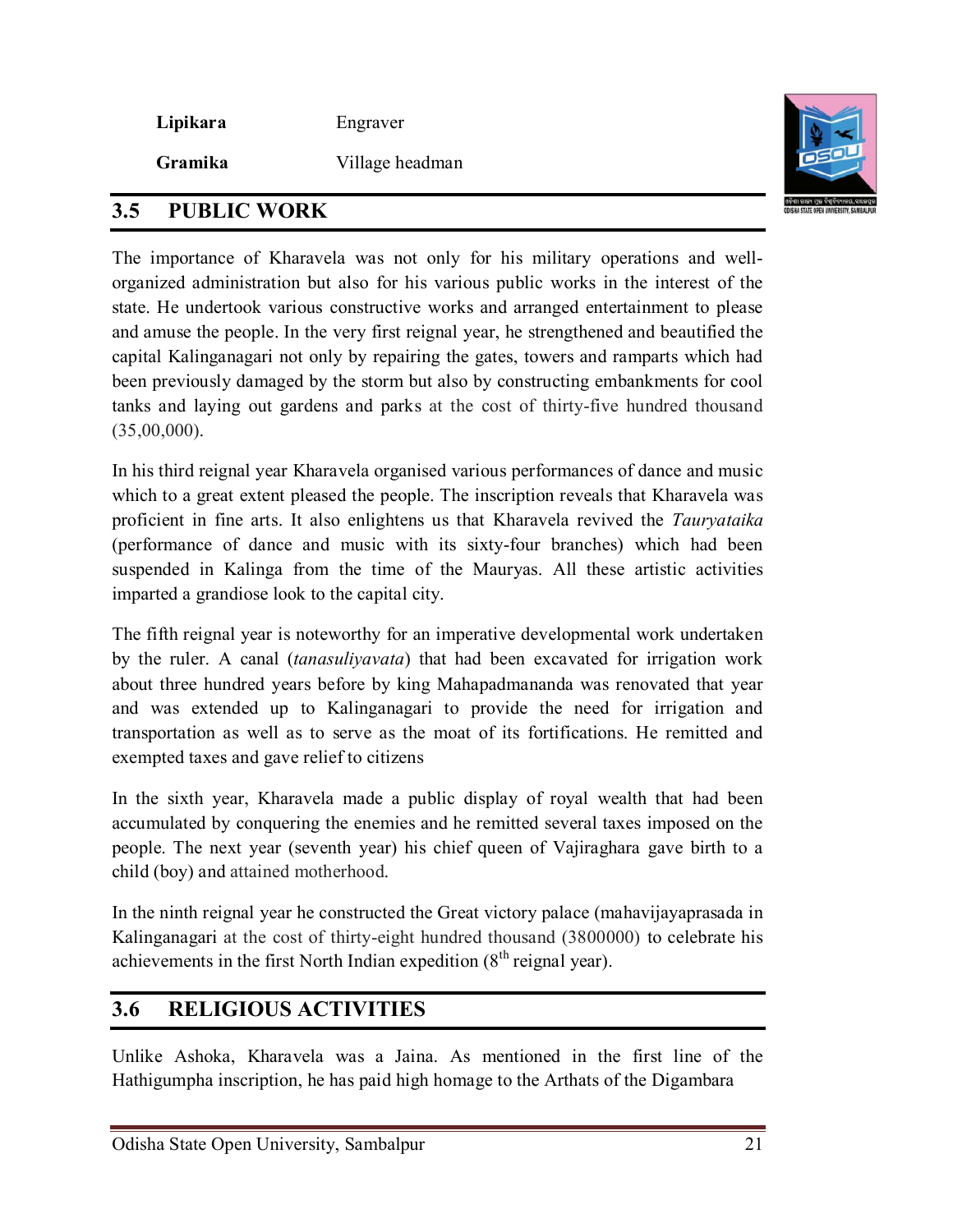sect and the Siddha of the Svetambara sect revealed his religious faith in Jainism. The popularity of Jainism during his patronage had reached its zenith not only in Kalinga but also in other parts of the Indian sub-continent. A careful analysis of his military campaigns revealed the fact that his expeditions were most often associated with religious enthusiasm for enhancing the glory of Jainism.



In his eighth reignal year during his first expedition towards North India, he liberated Mathura-a holy centre of the Jainism, from the *Yavanas* and brought from there a Kalpa tree in a ceremonious military procession to Kalinga. In the tenth year he pursued a policy of *digvijaya* (conquest in all direction) aganist the kings of Bharatavarsha and brought about the conquest of many lands.

In his twelfth regnal year he defeated the king of Anga and Magadha and brought back the image of Kalinga-Jina which was carried away by Mahapadmananda.

Kharavela excavated several caves for the Jaina monks in the Kumari hills. The members of the royal family as well as officials and nobles followed the footsteps of the monarch and also excavated caves for the Jainas. Many of the caves of Khandagiri and Udayagiri in Bhubaneswar is ascribed to the time of Kharavela Among them the caves of the chief queen of Kharavela and those of Kudepasi and Vadukha are prominent. Although a Jaina, Kharvela was liberal and tolerant towards all religions. He declared himself as the worshipper of all religious orders and as the repairer of all religious shrines. Being persuaded by the queen of Simhapatha (another queen of Kaharavela along with Vajiragara), he built a magnificent rest house for the *Sramanas* and *Yatis* (Jaina saints), *Tapasas* and *rishis* (Brahmanical sages) and *Samghayanas* (Buddhists), who used to visit Kumari hill from different parts of India. He donated Chinese silk (china-vatani) and white clothes to the Jaina monks. Realising the relation between life and body, he convened a religious assembly of monks from all directions to discuss religious matters on the top of Kumari hill where there was a relic hall. This hall can be identified with the apsidal structure on the top of the Udayagiri hill excavated by 'teh' Archaeological Survey of India The compilation (*upadayati*) of the Jaina sacred texts, seven Angas in this assembly learned Jainas from all over India was the crowning outcome of this conference in the  $13<sup>th</sup>$  regnal year of Kharavela.

We know about his activities up to his thirteenth reignal year after which nothing is known about him. However, the Rani gumpha in the Udayagiri complex contains imagery of royalties with his pomp and glory which accompanied the victory celebration in the Kalinganagari, the capital of Kharavela.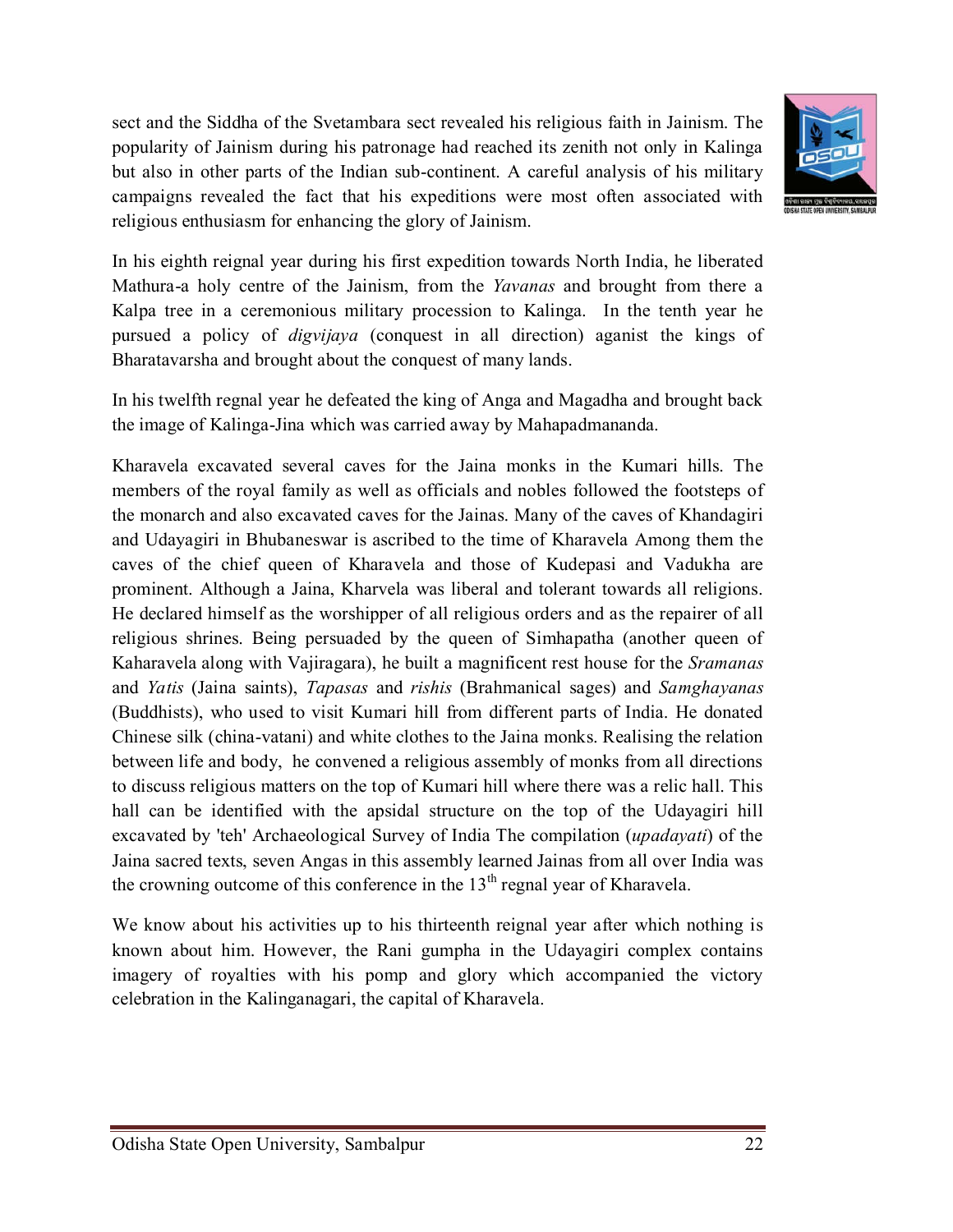



**Extent of Kharavela's Empire** (Source - Google)

# **3.7 DATE OF KHARAVELA**

As the Hathigumpha inscription is undated and damaged at some places, scholars have faced problems while examining the date of Kharavela. Although the Hathigumpha inscription provides a few suggestive evidences regarding the date of king Kharavela, misinterpretation of this evidence has given rise to confusion and controversies.

- 1. As per the scholars like D.C. Sircar, N.N. Ghosh, H.C. Raychoudhury, N.K. Sahu and others, the script and language of the Hathigumpha inscription are dated to the post Sunga period on orthographic and palaeographic ground, *i.e.*, later than the second century BCE.
- 2. The Hathigumpha inscription refers to a historical personality named-Satakarni, who was a king of the Satavahana dynasty. The 4<sup>th</sup> line states that Kharavela in the second year of his reign sent a large army to the west without caring for Satakarni. Evidently, Satakarni was the third ruler of the Satavahana dynasty and was ruled for ten years during the second half of the  $1<sup>st</sup>$  century BCE.
- 3. In lines,  $6<sup>th</sup>$  and  $12<sup>th</sup>$  of the inscription the scholar found the references to a Nandaraja-who most probably identified with Mahapadmananda (ruled from 362 BCE to 334 BCE) of the Nanda dynasty. In his fifth reignal year, Kharavela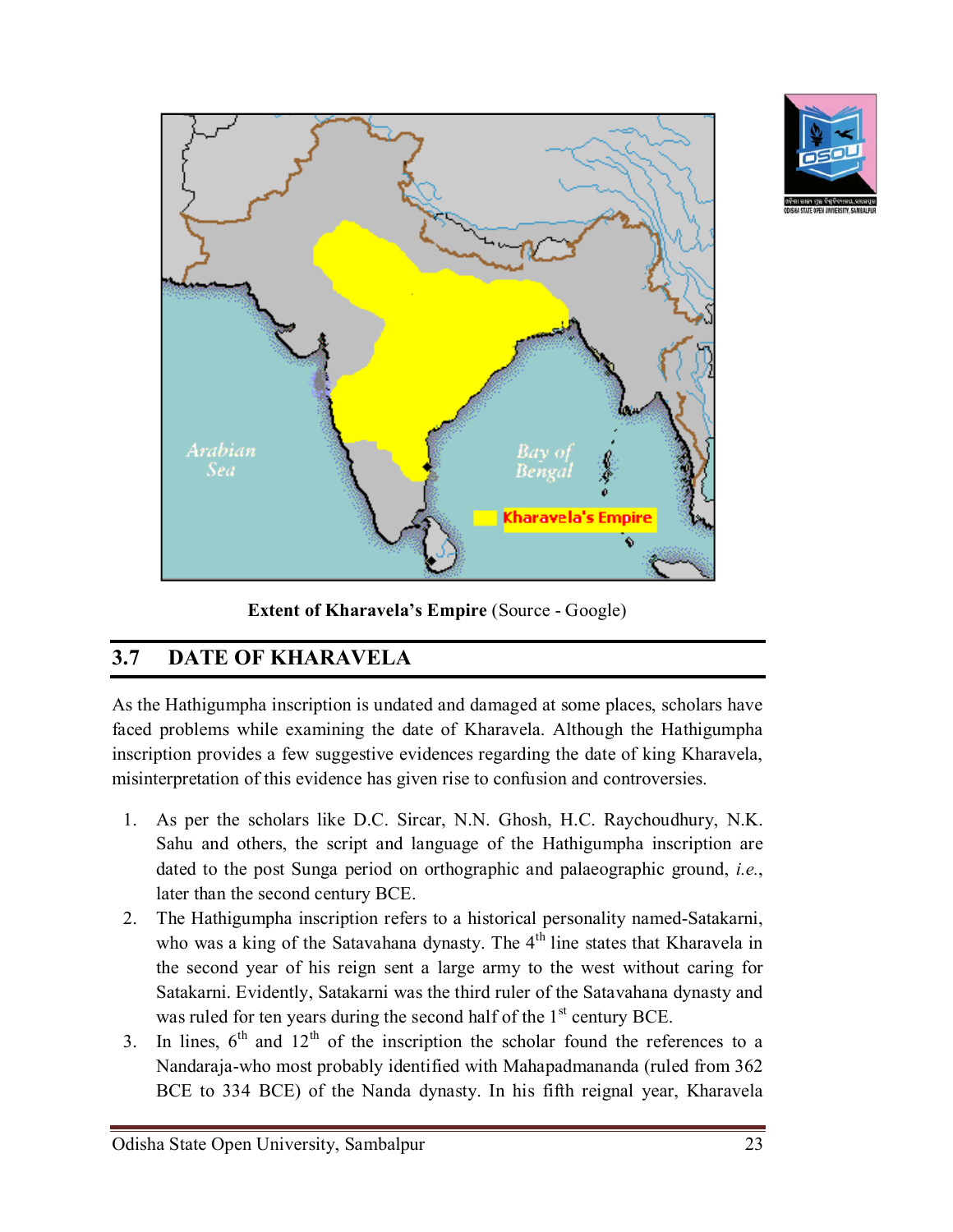

extended a canal up to Kalingnagari which was originally excavated by a Nandaraja before three hundred years (*Ti-vasa-sata*), and made it flow to his capital. If the canal was constructed during the ending years of Mahapadmananda, about 336 BCE and if the phrase *Ti-vasa-sata* be interpreted as 300 years then the fifth ruling year of Kharavela dated to 35 BCE. However, the term three hundred have been used as a round figure and only suggests that Kharavela was flourished in the second half of the  $1<sup>st</sup>$  century BCE. Few other scholars have interpreted *Ti-vasa-sata* as 103 years. But it cannot be considered as correct because after 103 years of Mahapadmananda, Mauryas were ruling over Kalinga and the rise of a powerful ruler like Kharavela in that period appears incompatible.

4. Although, scholars were not unanimously agreed on the identification of Bahastimitra of Magadha but N.K. Sahu and D.C. Sircar hold the view that Bahasatimitra whom Kharavela claims to have defeated can no other than the king Bahasatimitra of the Pabhosa and Mora inscriptions and also of the Kausambi and Ahichhatra coins. The king has been ascribed by them to the second half of the  $1<sup>st</sup>$  century BCE.

#### **CHECK YOUR PROGRESS**

1. Discuss the early career of Kharavela in the light of the Hathigumpha inscription.

.....................................................................................................................

2. Write a note on Military achievements of Kharavela.

.....................................................................................................................

3. Determine the date of Kharavela.

........................................................................................................................................... ........................................................................................................................................... ........................................................................................................................................... .....................................................................................................................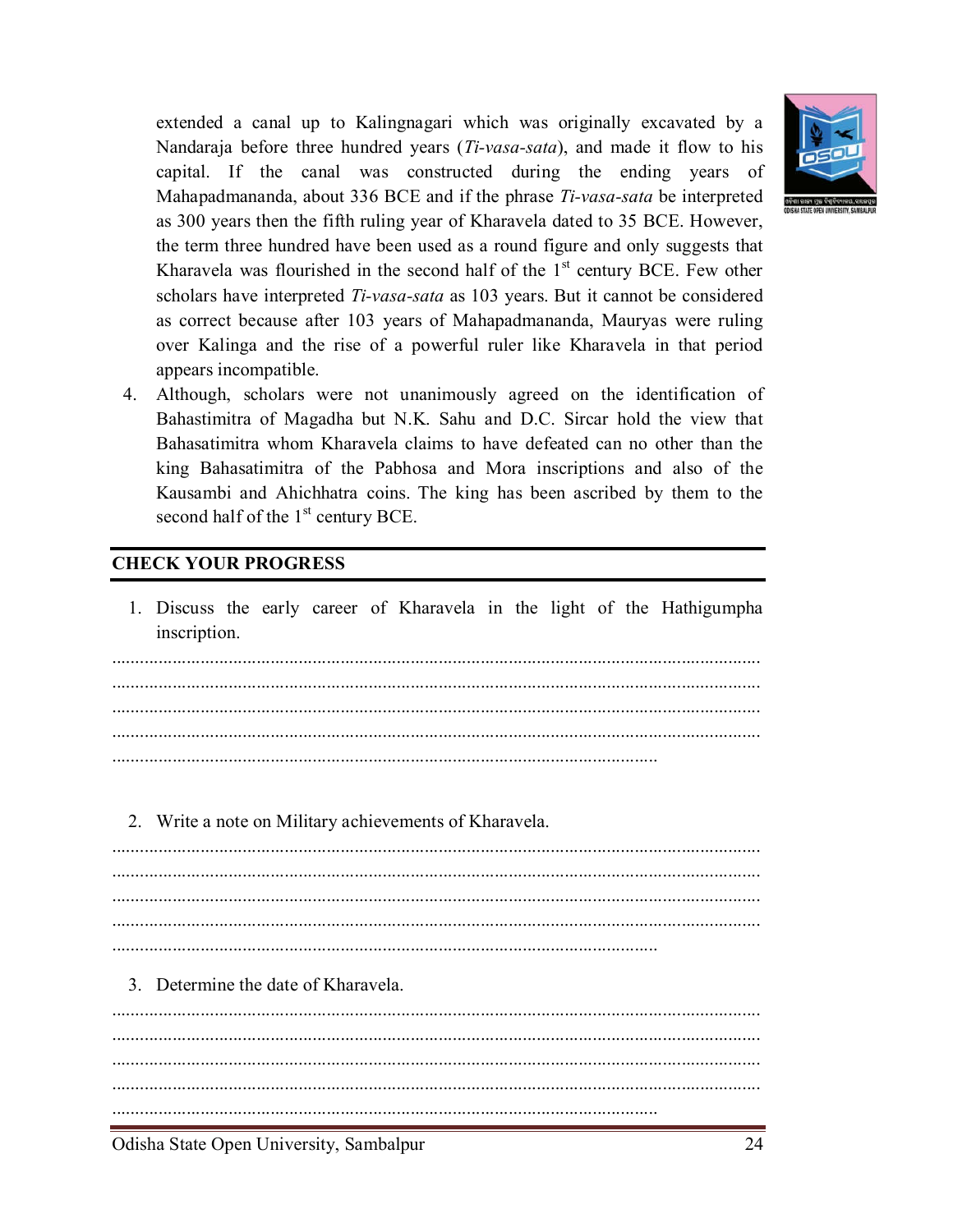### **3.8 LET US SUM UP**



Hathigumpha inscription reveals the personality of Kharavela as a brilliant conqueror. As a military genius, he stands unique by spreading the sphere of his political influence from the northwestern part of India to the far south. However, he was not an imperialist and his military campaigns were mostly based on the principle of Dharma *vijaya* which aims not to annex the conquered territories. Kharavela was not only a great conqueror but also a benevolent ruler: Here it may be pointed out that Ashoka being a conqueror had to follow the appeasement in Kalinga. But Kharavela was the ruler of the people and his policy was not to appease but to please the people which he achieved with enormous success. Kharavela was a great patron of religion and his period is a golden age for Jainism. Instead of his devotion to Jainism, he was not an extremist and he was broad in outlook. He was also an earnest lover of music and fine art and spent huge sums for the merrymaking of the people. He was a great builder too. He built the great victory place and many temples and caves. Those glorious achievements have earned Kharavela a great name and fame among the rulers of ancient India.

### **3.9 KEYWORDS**

**Kanhvena:** River Krishna **Uttarapatha**: Ancient route of North India

# **3.10 ANSWER TO CHECK YOUR PROGRESS EXERCISES**

#### **Check Your Progress**

- 6. See Section 3.2
- 7. See Section 3.3
- 8. See Section 3.7

#### **SUGGESTED READING**

- 1. Early History of Orissa: A.C. Mittal.
- 2. Utkal University History of Orissa, Vol.I: N.K. Sahu.
- 3. Historical Geography of Orissa: J.K. Sahu.
- 4. Historical Geography and Dynastic History of Orissa: D.K.Ganguli.
- 5. History of Orissa: K.C. Panigrahi.
- 6. Kharavela: N.K. Sahu.